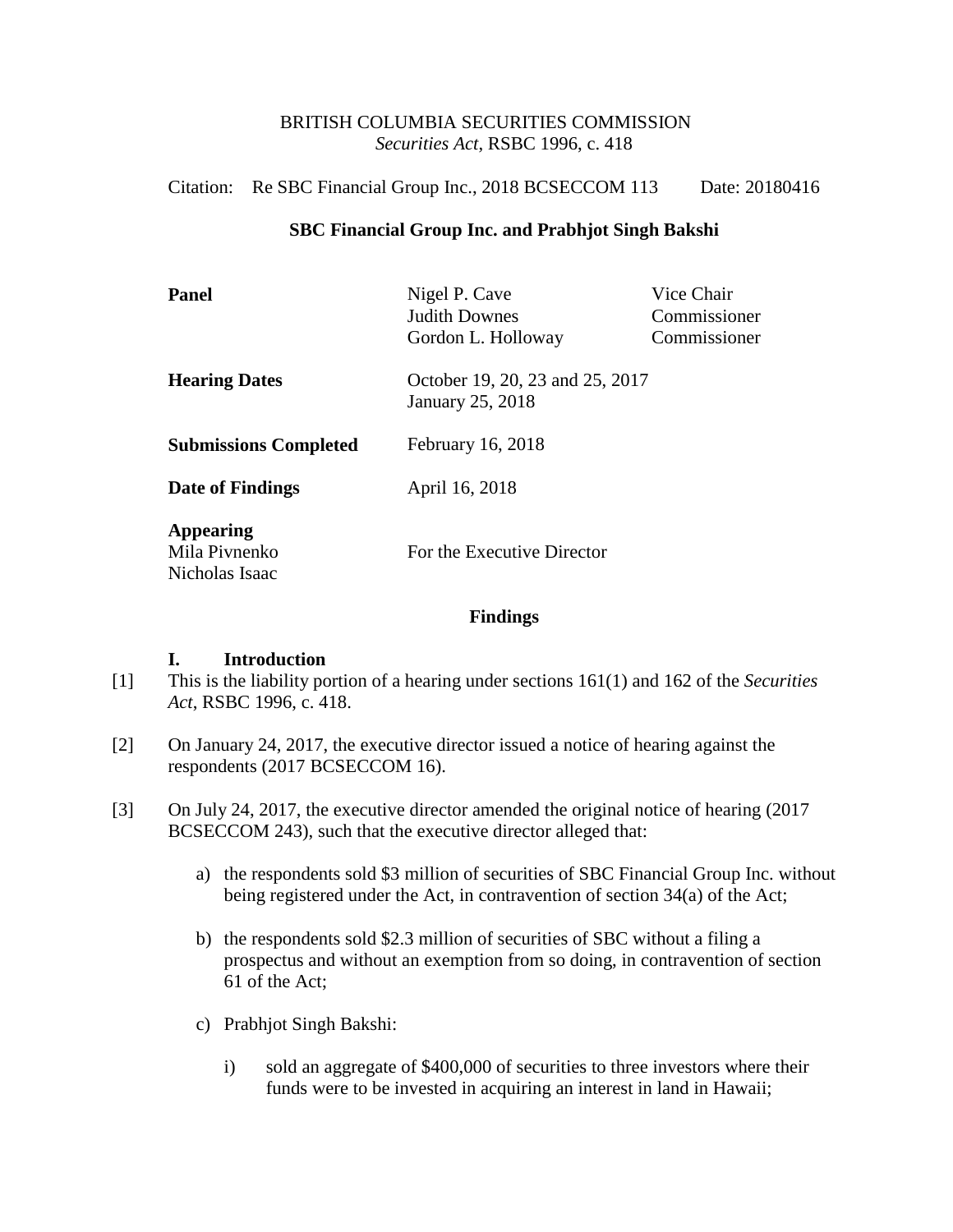- ii) these funds were not forwarded for investment in the land transactions in Hawaii;
- iii) Bakshi told the three investors several falsehoods about the land transactions; and
- iv) as a consequence, Bakshi committed three contraventions of section 57(b) of the Act; and
- d) as the sole director and officer of SBC, Bakshi authorized, permitted or acquiesced in SBC's contraventions of sections 34(a) and 61 of the Act, and therefore, pursuant to section 168.2 of the Act, Bakshi also contravened sections 34(a) and 61 of the Act.
- [4] The number of alleged contraventions of sections 34(a) and 61 of the Act by the respondents is not clear from the amended notice of hearing.
- [5] However, during the hearing the executive director submitted two spreadsheets:
	- a) one that set out 53 alleged issuances of securities in SBC by the respondents in contravention of section 61 of the Act for total proceeds of \$2,070,238; and
	- b) one that set out 59 alleged issuances of securities in SBC in connection with the alleged contravention of section 34(a) of the Act by the respondents for total proceeds of \$2,875,238.

Owing to the nature of the legal test associated with an alleged contravention of section 34(a) of the Act (as will be discussed below), we have assumed that the executive director is alleging one contravention, by each of SBC and Bakshi, of section 34(a) of the Act. We have also proceeded on the basis that there are 53 allegations of contraventions of section 61 of the Act against each of SBC and Bakshi.

- [6] During the hearing, the executive director called eight witnesses (a Commission investigator), K (who solicited investors on behalf of the respondents), and six investors), tendered documentary evidence and provided written and oral submissions. The respondents did not tender any evidence during the hearing but Bakshi, on behalf of himself and SBC, provided written submissions.
- [7] Following the oral hearing of submissions, we asked for further written submissions from the parties on the issue of whether the investments related to the Hawaiian land transactions were "securities" under the Act. We received further written submissions from the executive director and the respondents (through counsel, who was retained for the limited purpose of providing written submissions on the issue).
- [8] These are our findings with respect to the liability of the respondents relating to the allegations in the notice of hearing.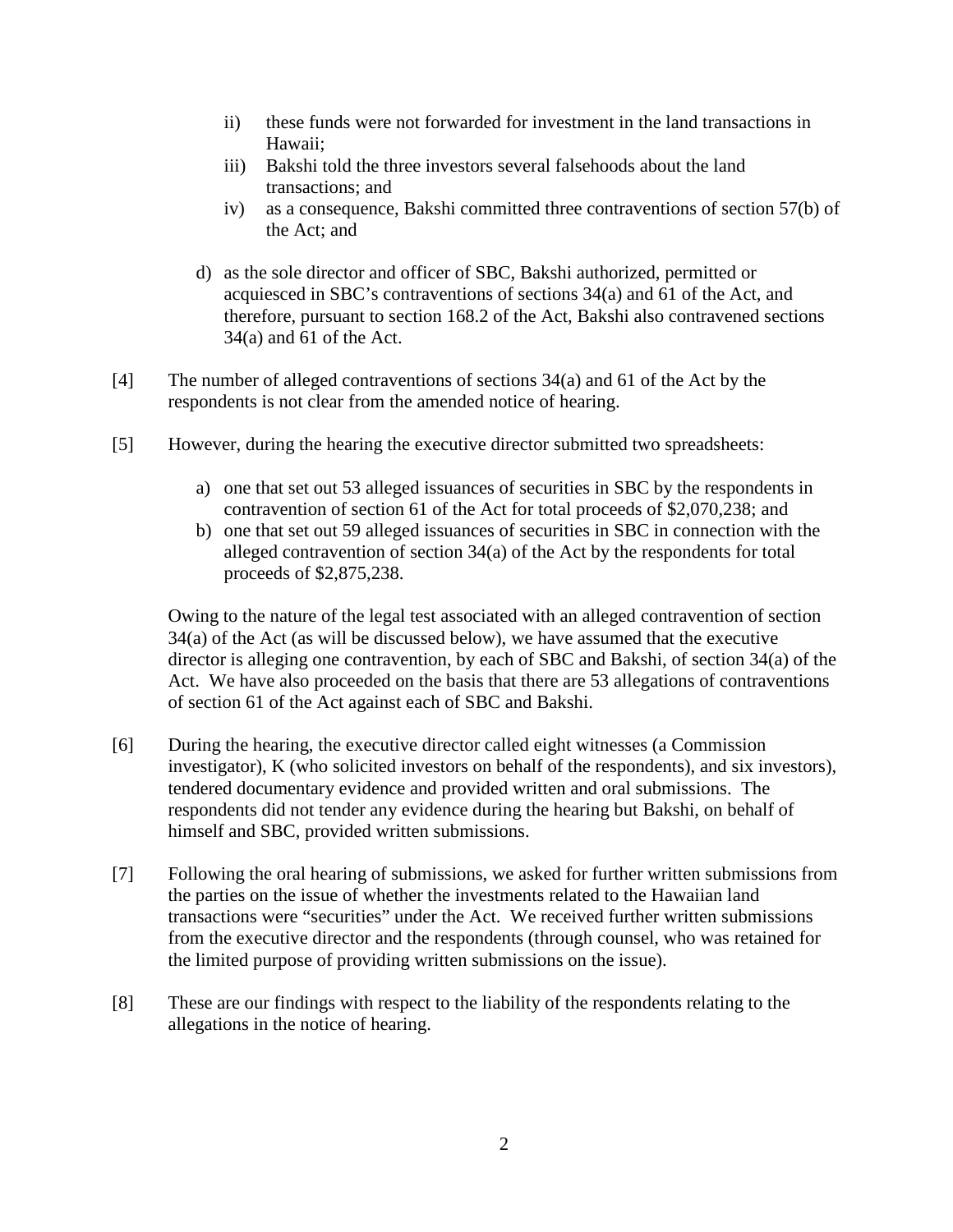# **II. Background**

# *The respondents*

- [9] Bakshi is a resident of British Columbia. He was previously registered in various categories under the Act but ceased to be registered in any such capacity in February 2009.
- [10] SBC was a British Columbia corporation incorporated on May 27, 2008. It was dissolved for failing to file records on November 21, 2016. SBC was also assigned into bankruptcy on January 23, 2015. SBC was not registered in any capacity under the Act at any time during its existence.
- [11] Neither of the respondents ever filed a prospectus with the Commission with respect to the distribution of securities.
- [12] Bakshi was the sole officer, director and shareholder of SBC.

# *The SBC loan transactions*

- [13] In the summer of 2010, the respondents began to offer investments to investors.
- [14] During the period relevant to the matters in the notice of hearing, the respondents purportedly offered investors two different products – an interest bearing loan arrangement and a land transaction in Hawaii (discussed below).
- [15] The interest bearing loan arrangements between the investors and the respondents were generally documented by one or more of: a Lender Loan Questionnaire, a letter agreement or a promissory note (collectively, the Loan Documents). The terms of the note arrangements differed as between investors, with the promised returns varying from 5-30% and the maturity dates varying from 2 months to 5 years. The most common term of the note arrangement was for three years.
- [16] Notwithstanding the difference in purported products that were offered to investors, all of the proceeds from all of the investments made by all of the investors were co-mingled in the same bank account of SBC.
- [17] Some of the investors for these products were found directly by Bakshi; while others were introduced to the respondents by two finders. The finders, K and L, were paid commissions for referring clients to the respondents. K was a mutual fund salesperson at the relevant time and directed some of his clients to the respondents. L was an accountant at the relevant time and directed some of his clients to the respondents.
- [18] Investors had a varied understanding of what the respondents' business was and what their money would be invested in. The testimony of the investor witnesses indicated that they were told that Bakshi was a successful day trader. The respondents sent welcome letters to the investors that stated the respondents were engaged in "investment management ... in equity and fixed income."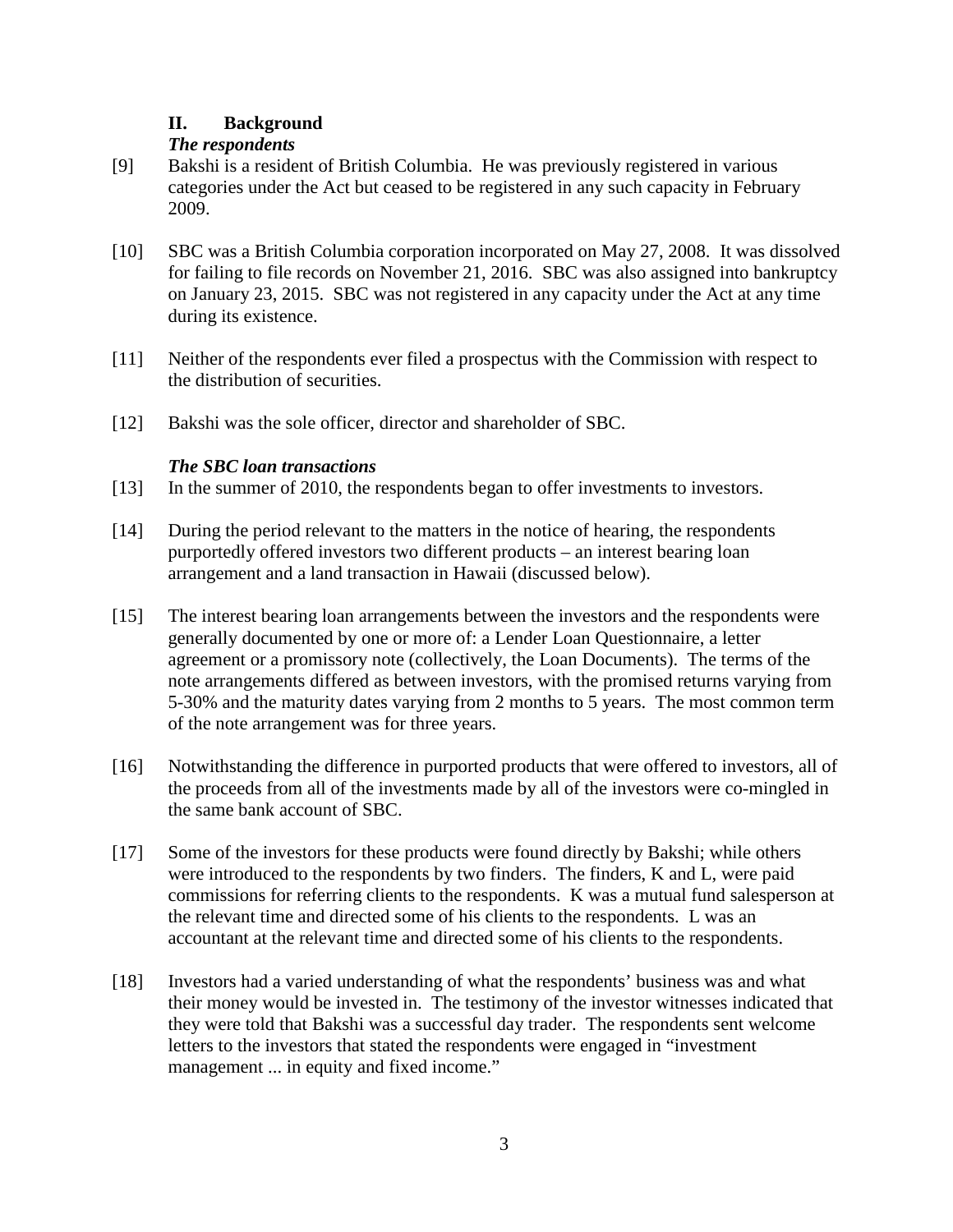- [19] Investors received account statements which purported to show their investments and returns. These account statements were sent under SBC letterhead and were prepared and signed by Bakshi.
- [20] Investors were given the option of receiving periodic interest payments on their loan arrangements or having their purported returns compound. Some investors chose to receive interest payments, many did not.
- [21] Evidence in the hearing relating to the number of investors who invested funds in the loan arrangements, and the amounts, included:
	- the bank records for the SBC bank account into which the investor funds were deposited;
	- copies of the Loan Documents;
	- the trustee's report in the bankruptcy proceeding of SBC (which included a list prepared by the respondents of the investors and the amounts owed to them);
	- the testimony during the hearing of six investors; and
	- the notes of conversations by Commission investigators with a number of the other investors.
- [22] The totality of that evidence demonstrates that at least 59 separate investments were made (by a lesser number of actual investors, as a number of the investors made more than one investment) in the aggregate amount of between \$2,787,703 and \$2,954,250.
- [23] The higher quantum of total investments comes from the list of investors prepared by the respondents themselves in the SBC bankruptcy proceeding.
- [24] The lower amount comes from a Commission investigator's tracing of investor deposits into the SBC bank account.
- [25] However, the Loan Documents and interviews of several investors indicate that a number of the investments were carried out with either cash (which did not appear to have a matching deposit into the SBC bank account) or for non-cash consideration (namely, the investor being credited for amounts lost by Bakshi in another investment unrelated to the allegations in the notice of hearing). That evidence confirmed proceeds of at least \$2,875,238 for the issuance of the SBC securities.
- [26] We find that the respondents engaged in 59 separate investment transactions for an aggregate amount of proceeds of at least \$2,875,238. These figures include the transactions related to the Hawaiian real estate investments discussed below.
- [27] The quantum of the amounts paid to the investors as either a repayment of their principal amount or as payment of purported returns on their investment is not relevant to the question of liability of either of the respondents with respect to any of the allegations in the notice of hearing. However, this may be relevant to issues of sanction and we would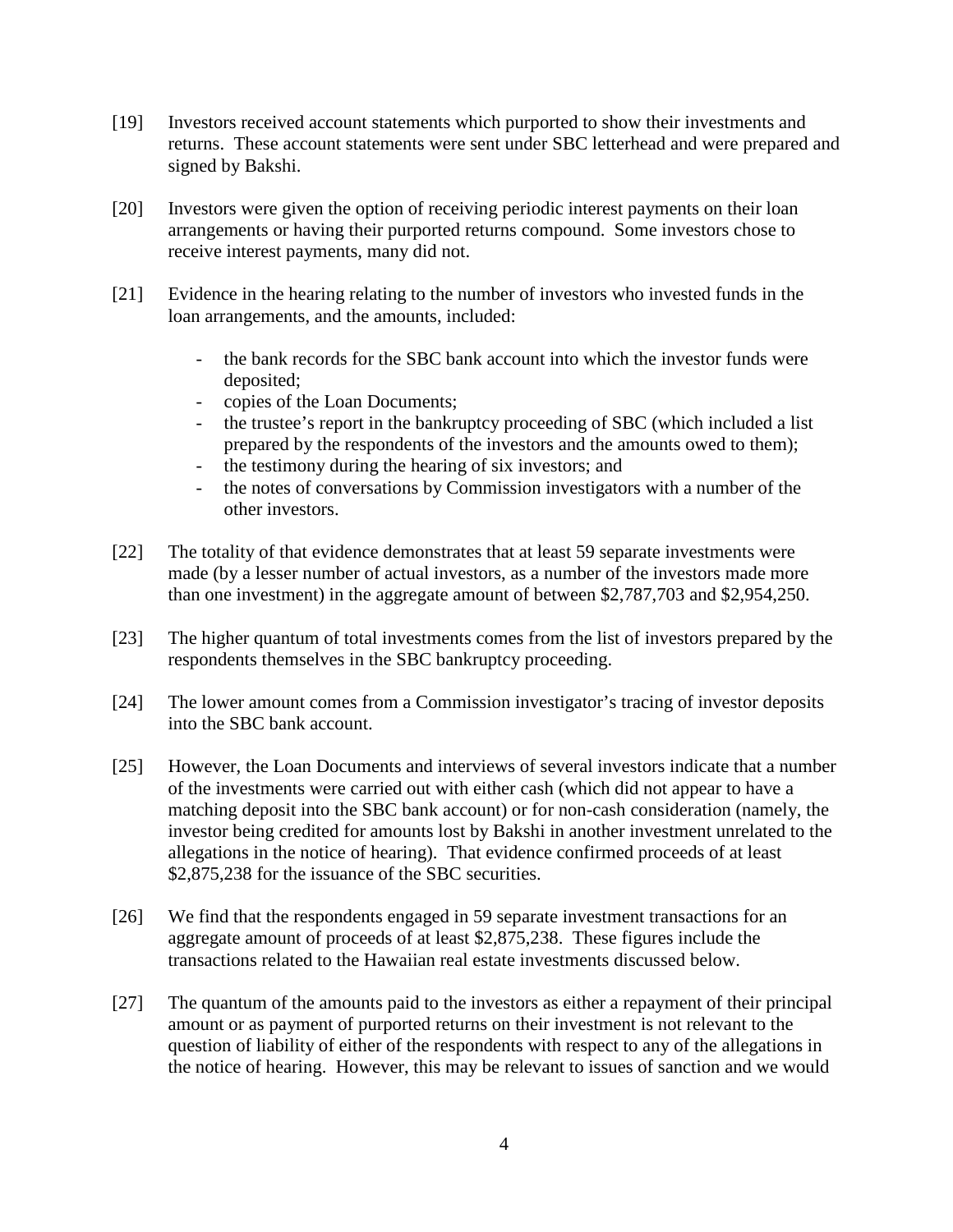expect to receive submissions by the parties on these amounts at that stage of these proceedings.

### *The Hawaiian land transactions*

- [28] Three investors invested an aggregate of \$400,000 with SBC in relation to a purported Hawaiian land transaction.
- [29] Two of the investors invested \$100,000 each in the purported Hawaiian land transaction by transferring amounts owed to them by SBC under the loan arrangements. A third investor invested a total of \$300,000 with SBC, \$100,000 of this amount was to be invested in a loan arrangement and the other \$200,000 was to be invested in the purported Hawaiian land transaction.
- [30] Two of these three investors testified at the hearing.
- [31] Investor T testified that:
	- he was a friend of K's and was introduced to the respondents by K;
	- he originally invested \$175,000 in October of 2010 in the respondents' loan arrangement at 9% with a maturity of 6 months;
	- he originally dealt with K with respect to his investments but after meeting Bakshi he commenced dealing with him directly;
	- he believed that the principal business of the respondents was Bakshi's day trading and that his investment was supported (although not guaranteed) by the assets of SBC, which was principally cash;
	- at the expiry of the initial 6 month term, he renewed his loan arrangement with Bakshi;
	- he subsequently renewed his loan arrangement with the respondents on several occasions;
	- in 2013, he was told by Bakshi that there was an upcoming real estate investment that he was offering to an exclusive group of his clients;
	- he was told that it was a piece of land in Hawaii and that, following rezoning, title to a lot would be transferred to each investor and that the investor could then choose to sell the lot or build a house on the lot for vacation purposes;
	- he was given a promotional brochure regarding the land purchase opportunity;
	- he invested \$100,000 of his funds that were previously invested in the respondents' loan arrangement in the real estate transaction;
	- he was told that his funds were to go into a trust account with a large US financial institution;
	- he received a letter dated May 1, 2013 on SBC letterhead confirming that SBC had acquired the rights to two parcels of land in Hawaii and that following subdivision, regulatory approvals and other closing conditions having been satisfied, a 1.5 acre parcel would be transferred into his name; and
	- this letter further outlined that SBC's US lawyers had confirmed that all deposited funds (including those of Investor T) would be held in trust with a large US financial institution and would be returned if closing did not occur.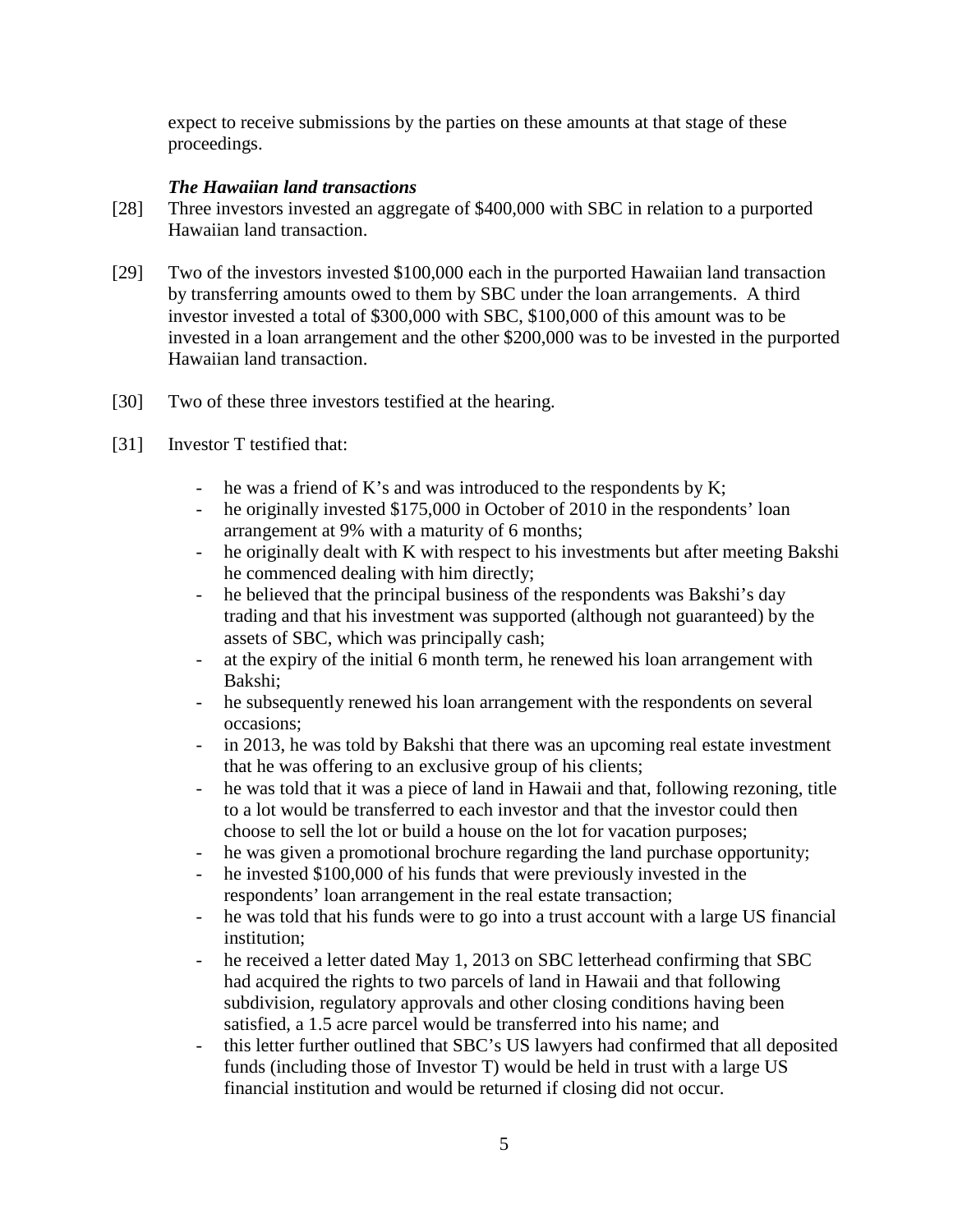- [32] During his testimony, Investor T was shown a copy of a letter purportedly from SBC (and signed by Bakshi) dated May 6, 2013. This letter stated that the real estate transaction had been cancelled and the \$100,000 that Investor T had invested in the transaction would be returned to the respondents' loan arrangement. Investor T stated that he did not receive the letter and that he was not told by Bakshi that the transaction had been cancelled. To the contrary, during the months after his investment in the real estate transaction, Bakshi provided him verbal updates on the status of the project and the conditions of closing.
- [33] Prior to investing in the purported Hawaiian land transaction, Investor T did receive some interest payments on his loans to SBC but did not receive his principal back nor did he ever recover the funds from the purported Hawaiian land transaction.
- [34] Investor M testified that:
	- he was a friend of Investor T and heard about the respondents through Investor T;
	- he met twice with Bakshi prior to investing;
	- in February of 2012, he invested \$100,000 with the respondents in their loan arrangement, with the initial loan bearing 16% interest and a term to maturity of one year;
	- he gave Bakshi \$80,000 by way of a cheque and the rest, in cash;
	- at the expiry of the initial term of the loan, he received \$16,000 in interest from the respondents;
	- at the expiry of the initial term of the loan, he was told about the Hawaiian land transaction and he was given a promotional brochure regarding the opportunity;
	- at that time, he transferred his \$100,000 from the SBC loan arrangement and believed that he had invested it in the Hawaiian real estate transaction;
	- he was told that, upon clearing conditions of closing, he would be acquiring land in Hawaii that he could either sell or hold for his personal use; and
	- on May 1, 2013, he received an identical letter to that of Investor T confirming his investment of \$100,000 in the Hawaiian land transaction.
- [35] Investor M was also shown a copy of a letter from SBC (signed by Bakshi) dated May 6, 2013 addressed to him that purported to be a cancellation letter of the Hawaiian land transaction. Investor M testified that he had never seen the letter and did not receive it.
- [36] Investor M also testified that sometime, more than a year after his original investment in the Hawaiian land transaction, he was told by Bakshi that the transaction had not proceeded and that his money had not been put into trust as described in the May 1, 2013 letter.
- [37] Other than the \$16,000 in interest that he received at the expiry of the original one year term of his loan arrangement, Investor T did not receive any funds from the respondents and has not recovered the \$100,000 that he invested in the purported Hawaiian land transaction.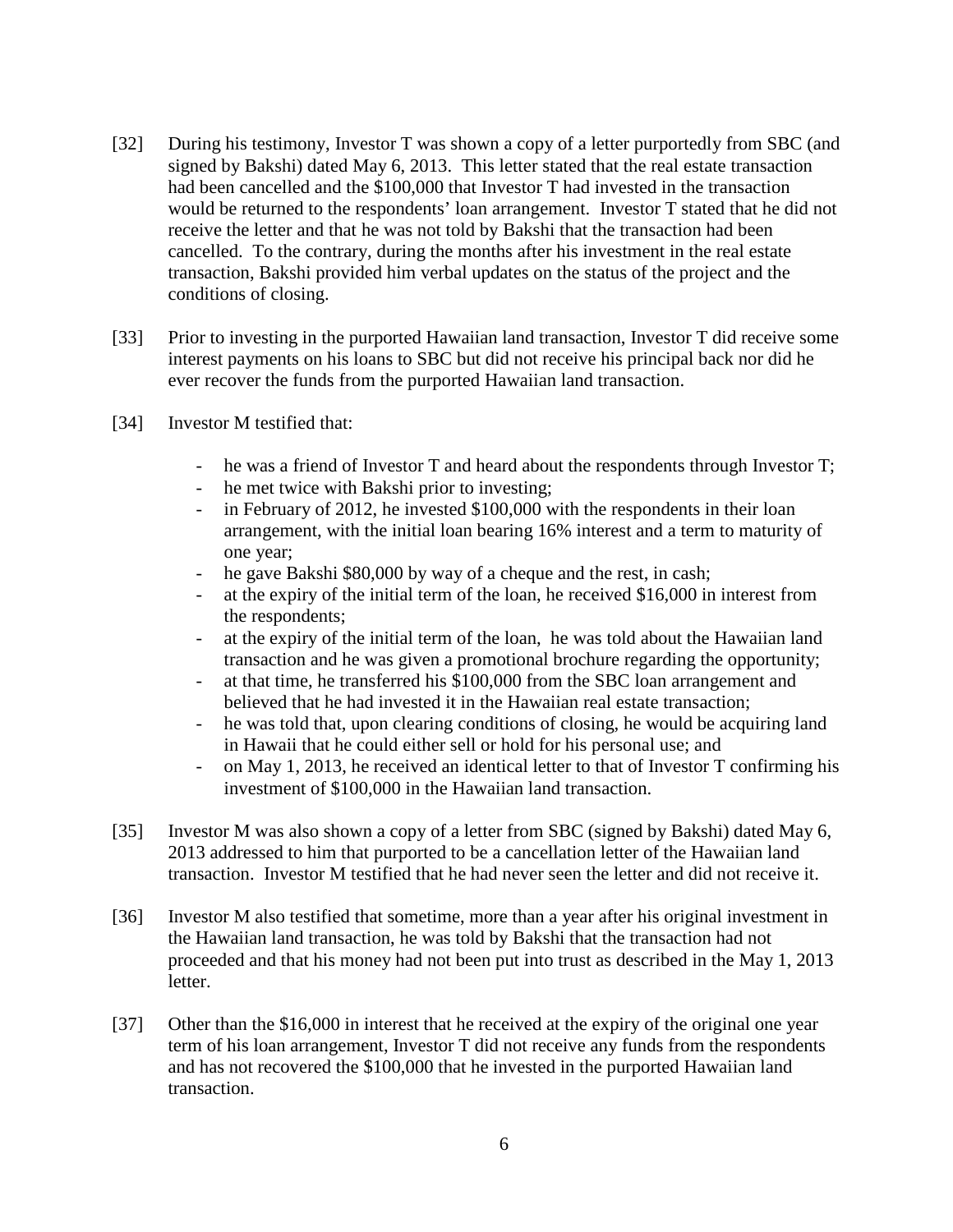- [38] The May 6, 2013 cancellation letters were purportedly copied to K. The May 6, 2013 letters were provided to the Commission investigators by the respondents and not by any of the addressees or by K. On the copies of the letters provided to the Commission by the respondents was a handwritten note suggesting that the letters were being provided to K for subsequent delivery to Investors T and M (along with two other investors).
- [39] K testified that he did not receive the May 6, 2013 cancellation letters. However, K did receive an e-mail on May 9, 2013 from Bakshi confirming that the investment in the Hawaiian land transaction was confirmed for a third investor who K continued to deal with directly. K also testified that he never dealt with Investor M and that, by this time, he had ceased to deal directly with Investor T
- [40] Finally, K testified that it was his understanding that the Hawaiian land transaction had gone ahead. It was only in October of 2014 when he learned of problems with this investment. At that time, Bakshi admitted to him that this project did not exist and that no investments of that kind had been made on behalf of the investors.
- [41] Commission investigators contacted:
	- the owners of the land in Hawaii (at the relevant time) that was described in the promotional brochure that was provided to the investors and discovered that neither of the respondents ever had any right to purchase the land or any interest in the land;
	- the US law firm that was described in the confirmation letters to investors as SBC's lawyers and determined that neither of the respondents were ever clients of that firm nor had that firm ever set up a trust account with the US financial institution as described in such letters.
- [42] We find that all elements of this investment were simply fabricated by Bakshi. Neither of the respondents had a right to acquire an interest in the purported land in Hawaii that was the subject of the purported investment. The respondents did not retain US counsel to assist them in that endeavor. The investors' money was never forwarded into a trust account for the purpose of this investment.
- [43] Finally, the purported "cancellations" of these investments on May 6, 2013 never happened. We make this finding on the basis of:
	- the May 9, 2013 e-mail to K's client confirming that the client had invested in the Hawaiian project – this e-mail was three days after the purported cancellation of these investments;
	- Investor T's, Investor M's and K's testimony that they never received these letters;
	- the fact that K had stopped dealing with Investor T and never dealt with Investor M, so that K would not have been the conduit for a letter of this type for these two investors; and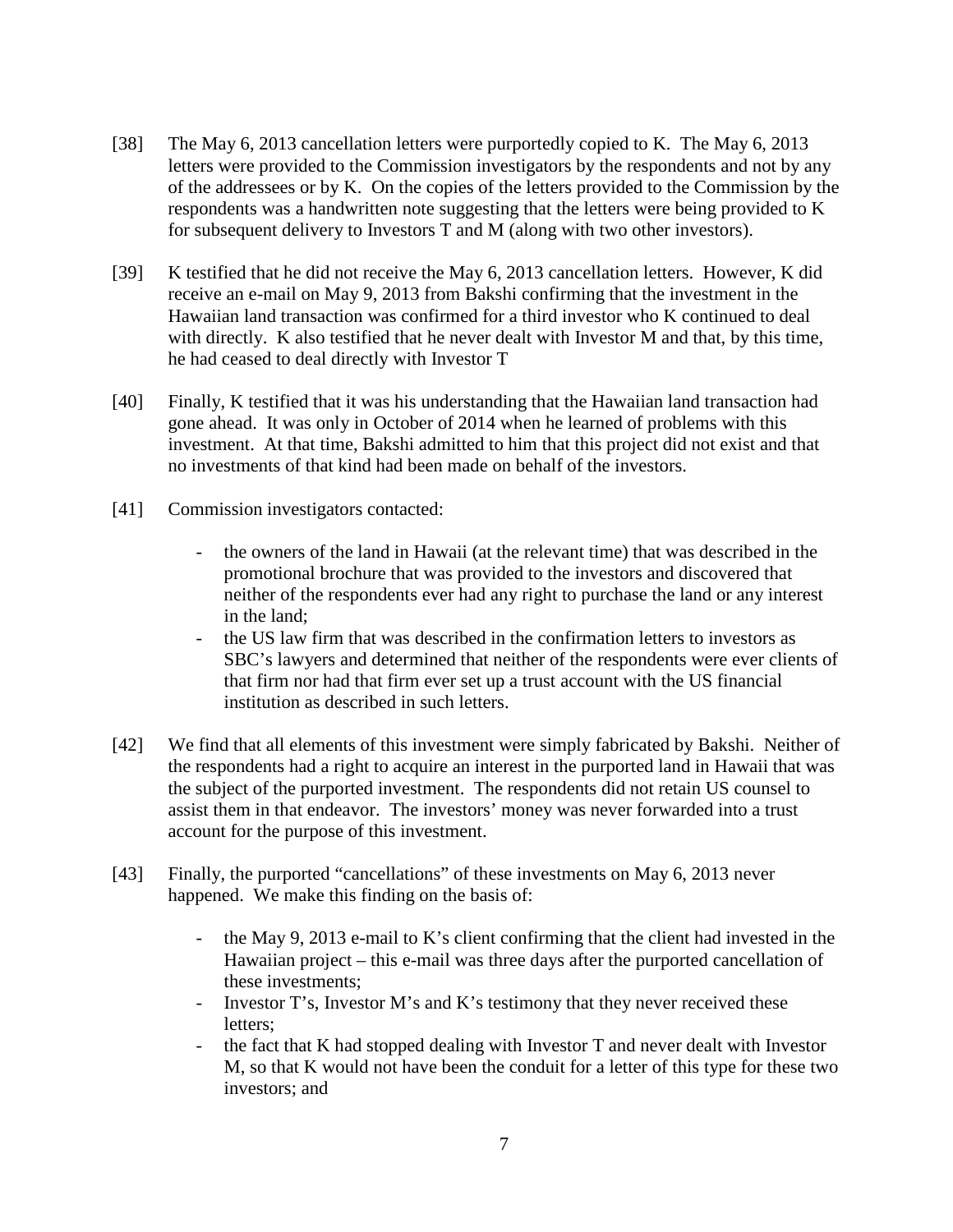- the consistent oral testimony of each of Investor T, Investor M and K that Bakshi continued to discuss the progress of the purported investment in the Hawaiian project in the months following May of 2013.

### *Role of K*

- [44] With respect to matters other than the Hawaiian land transactions, K testified that:
	- he and Bakshi had previously worked together in 2006 at a financial services firm;
	- he first learned about the respondents' business in 2010 when Bakshi told him that SBC was a vehicle for him to trade blue chip securities and to invest in 3 real estate properties in San Francisco;
	- he entered into a referral agreement with SBC in which K would receive a 10% commission on funds that were invested in SBC by investors found by K;
	- he referred between 25 and 30 clients to SBC between 2010 through 2014;
	- Bakshi told him that he owned all of the shares of SBC and that he was responsible for all of SBC's investing and other activities;
	- other than finding potential investors for SBC, K did not have any role with SBC as an officer or director nor did he own any shares of the company;
	- K did not have any role in the investment decisions of SBC;
	- Bakshi was the one who developed the paperwork relating to the loan arrangements but that K often completed the paperwork with the clients that he referred to the respondents;
	- K and Bakshi agreed that K should try and refer people to the respondents who were K's friends and family;
	- at some point K learned that the investment arrangements did not comply with section 61 of the Act (i.e. the prospectus obligations described below) but chose to carry on referring clients to the respondents;
	- Bakshi prepared all of the account statements for clients;
	- in 2012, Bakshi discussed with K the Hawaiian real estate transaction and told K that he could solicit investors interested in the project; and
	- K referred one client to the respondents for the Hawaii project he was also aware that Investors T and M participated in the purported project.

# *Collapse of SBC*

- [45] K testified that Bakshi began making excuses for why investors could not have their investments returned several months in advance of the October 2014 collapse of the respondents' business transactions with investors.
- [46] On October 1, 2014, Bakshi sent K an e-mail stating the following:

I am so sorry. I haven't been honest with you because I was doing everything in my power to get the money in place. I have completely screwed everything up and do not have any money for tomorrow. I've made some big mistakes and heavy losses in the investments I invested company money into. I will email you within a couple of hours with more detailed info and we can talk tomorrow. I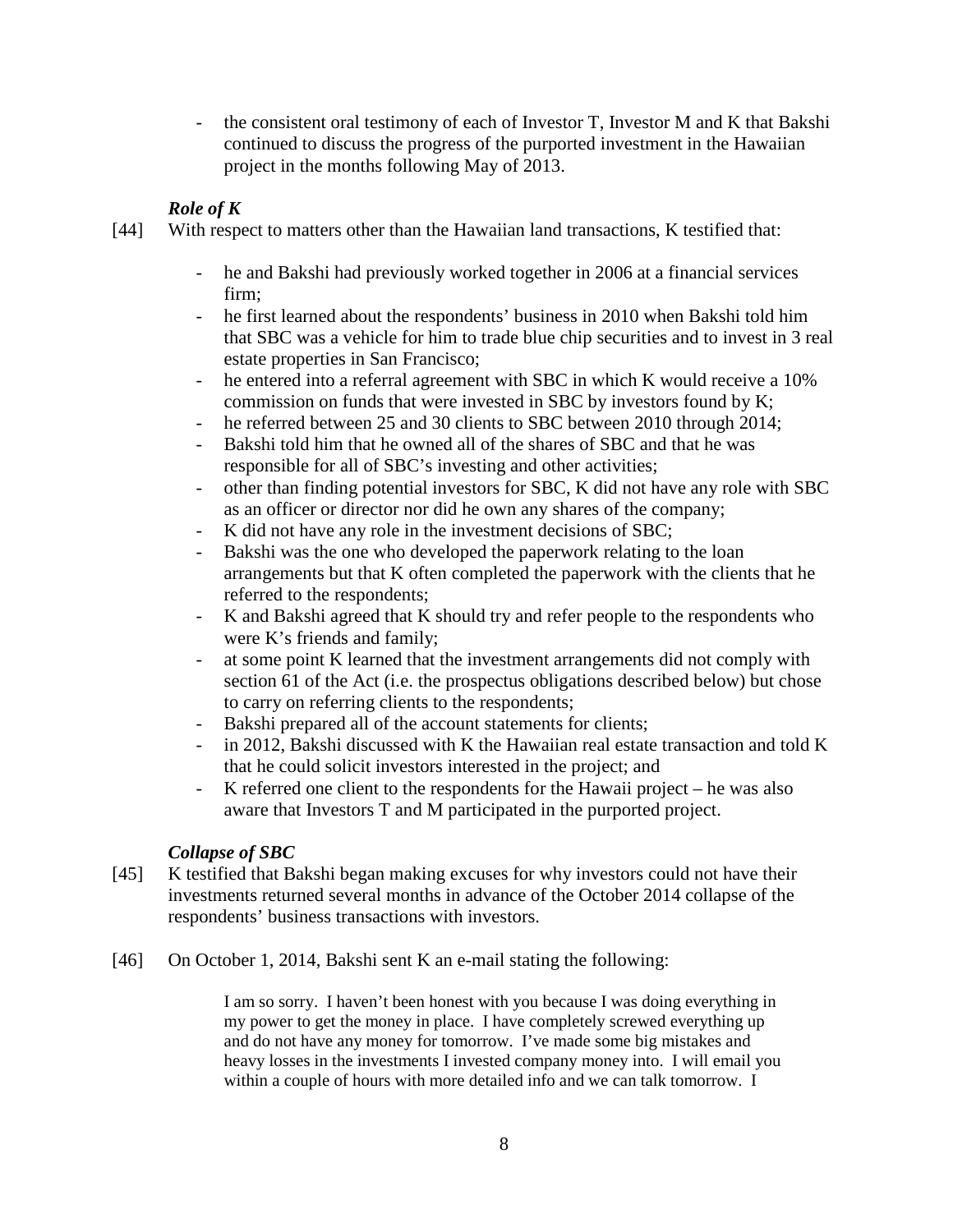was doing everything in my power to rectify things and make everyone whole on their investments but I ended up getting screwed myself.

[47] In January of 2015, SBC was petitioned into bankruptcy. The investors did not receive any funds out of the bankruptcy proceedings.

# **III. Analysis and Findings**

## **A. Applicable Law**

## *Standard of Proof*

[48] The standard of proof is proof on a balance of probabilities. In *F.H. v. McDougall,* 2008 SCC 53, the Supreme Court of Canada held:

> 49 In the result, I would reaffirm that in civil cases there is only one standard of proof and that is proof on a balance of probabilities. In all civil cases, the trial judge must scrutinize the relevant evidence with care to determine whether it is more likely than not that an alleged event occurred.

- [49] The Court also held (at paragraph 46) that the evidence must be "sufficiently clear, convincing and cogent" to satisfy the balance of probabilities test.
- [50] This is the standard that the Commission applies to allegations: see *David Michael Michaels and 509802 BC Ltd. doing business as Michaels Wealth Management Group*, 2014 BCSECCOM 327, para. 35.

# *Prospectus Requirements*

- [51] The relevant provisions of the Act are as follows:
	- a) Section 1(1) defines "trade" to include "(a) a disposition of a security for valuable consideration" and "(f) any act, advertisement, solicitation, conduct or negotiation directly or indirectly in furtherance of any of the activities specified in paragraphs (a) to (e)".
	- b) Section 1(1) defines "security" to include "(a) a document, instrument or writing commonly known as a security", "(b) a document evidencing title to, or an interest in, the capital, assets, property, profits, earnings or royalties of a person", "(d) a bond, debenture, note or other evidence of indebtedness, share, stock..." and "(l) an investment contract."
	- c) Section 1(1) defines "distribution" as "a trade in a security of an issuer that has not been previously issued".
	- d) Section 61(1) states "Unless exempted under this Act, a person must not distribute a security unless…a preliminary prospectus and a prospectus respecting the security have been filed with the executive director" and the executive director has issued receipts for them.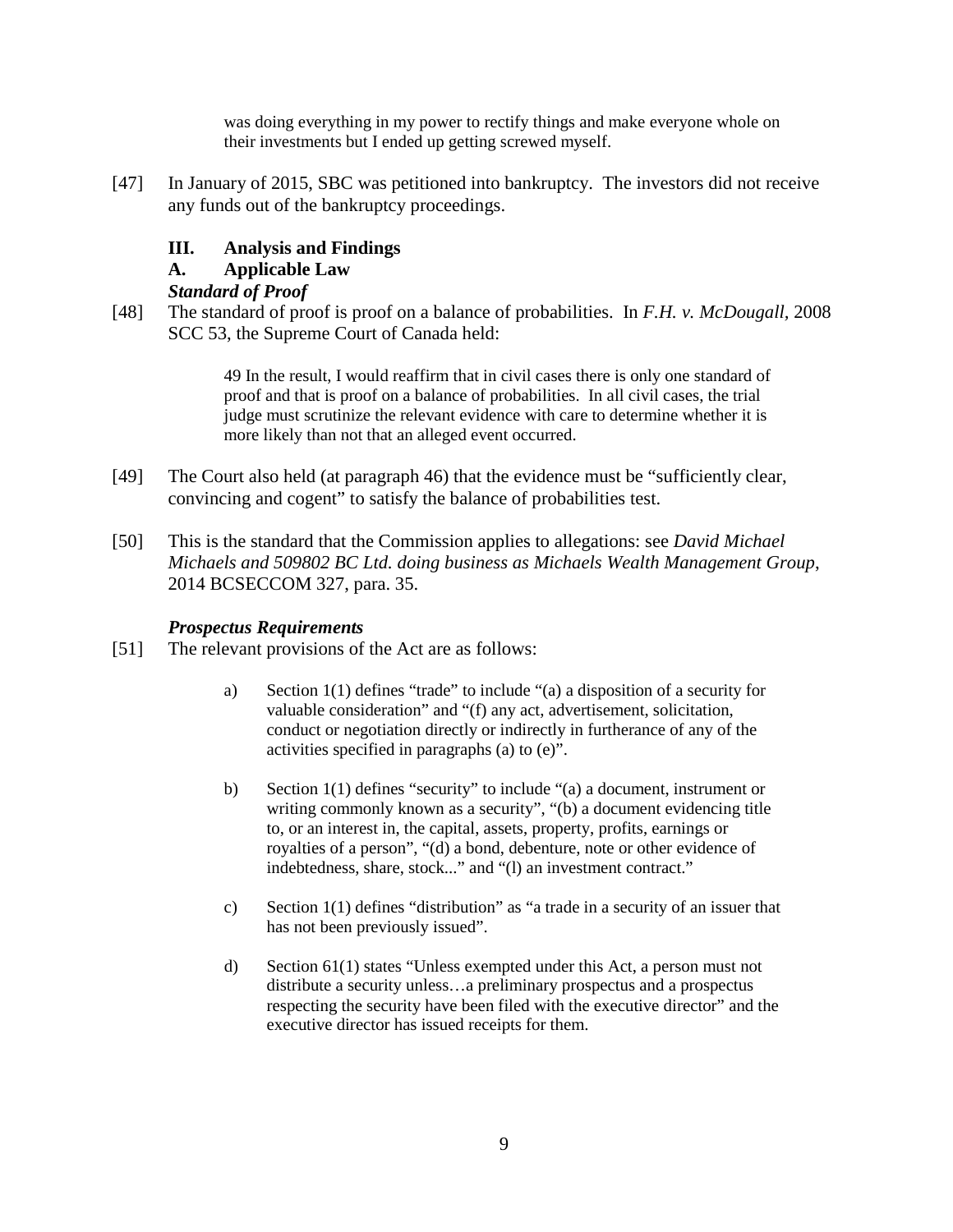- [52] Section 1.10 of the companion policy to *National Instrument 45-106 – Prospectus Exemptions* (NI 45-106) states that the person distributing securities is responsible for determining, given the facts available, whether an exemption from the prospectus requirement, set out in section  $61(1)$ , is available.
- [53] In *Solara Technologies Inc. and William Dorn Beattie*, 2010 BCSECCOM 163, the Commission confirmed that it is the responsibility of a person trading in securities to ensure that the trade complies with the Act. The Commission also said that a person relying on an exemption has the onus of proving that the exemption is available. The Commission said:

37 The determination of whether an exemption applies is a question of mixed law and fact. Many of the exemptions are not available unless certain facts exist, often known only to the investor. To rely on those facts to ensure the exemption is available, the issuer must have a reasonable belief the facts are true.

38 To form that reasonable belief, the issuer must have evidence. For example, if the issuer wishes to rely on the friends exemption, it will need representations from the investor about the nature of the relationship…

#### *Registration Requirements*

- [54] Section 34(a) states "A person must not… trade in a security …unless the person is registered in accordance with the regulations…".
- [55] National Instrument 31-103 *Registration Requirements, Exemptions and Ongoing Registrant Obligations* (NI 31-103) includes further detail on the circumstances under which persons are required to be registered to trade in securities. This National Instrument sets out the registration requirements and the Companion Policy contains interpretations of the National Instrument by the Canadian Securities Administrators. The Canadian Securities Administrators comprises the securities regulators of all of the provinces and territories of Canada. Section 8.4(1) of NI 31-103 states:

8.4(1) In British Columbia…, a person…is exempt from the dealer registration requirement if the person… (a) is not engaged in the business of trading in securities…as principal or agent, and (b) does not hold himself, herself or itself out as engaging in the business of trading in securities…as a principal or agent.

[56] Since September 28, 2009, although certain exemptions from the requirement to be registered (using the "trade trigger" approach (discussed below)), continued both on a transitional basis and on a permanent basis, the applicability of section 34(a) has been determined based upon a "business trigger". Generally, persons are required to be registered under the Act when they are in the business of trading in securities.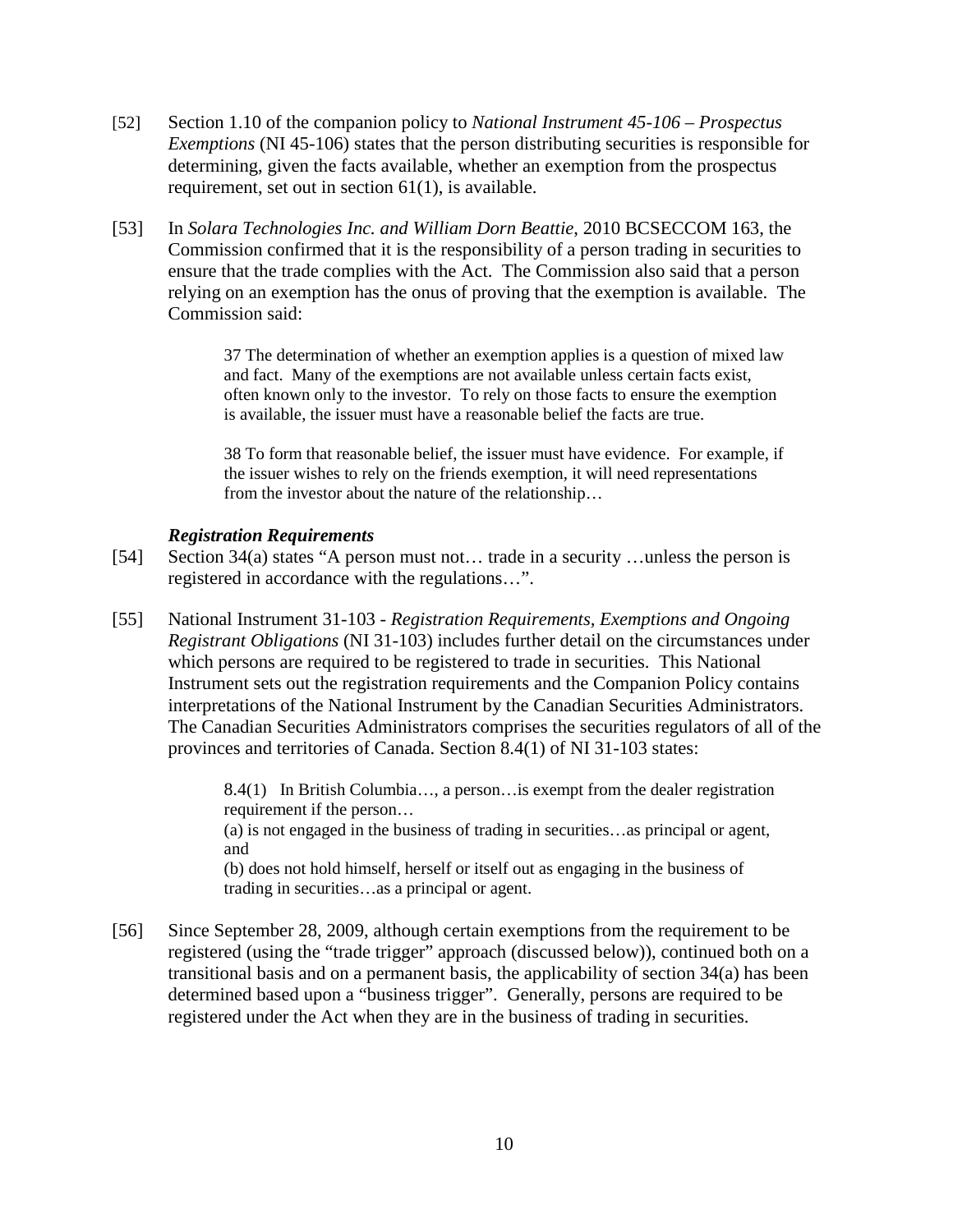- [57] The following from the Companion Policy to NI 31-103 are factors that regulators consider relevant to the determination whether a person is in the business of trading:
	- engaging in activities similar to a registrant including whether the person is acting as an intermediary between the buyer and seller of securities;
	- directly or indirectly carrying on the activity with repetition, regularity or continuity – including the frequency of transactions (but the activity does not have to be the sole or even the primary endeavor of the person) and whether the activity is carried out with a view to making a profit, the person's various sources of income and amount of time allocated to the activity;
	- being compensated for the activity receiving or expecting to be compensated for carrying on the activity indicates a business purpose; and
	- directly or indirectly soliciting contacting potential investors to solicit securities transactions suggests a business purpose.
- [58] Companion Policies do not have the force of law. Their function is to inform market participants of the regulators' interpretation of certain aspects of securities law. We find that the statements of policy in the Companion Policy to NI 31-103, outlined above, to be appropriate to the interpretation of some of the factors to be considered in determining whether a person is required to be registered under the Act.
- [59] As noted above, certain exemptions from the requirement to be registered under the Act, with respect to specific trades in securities, have continued to exist since the adoption of NI 31-103. One of these is found in BC Instrument 32-513 – *Registration Exemption for Trades in Connection with Certain Prospectus-Exempt Distributions*. This exemption is more commonly called the Northwest exemption (after the geographical region of Canada in which this exemption has been adopted).
- [60] BC Instrument 32-513 was amended during the period relevant to the allegations in the notice of hearing, there was one version in effect prior to April 15, 2012 and another version thereafter. Other than as described below, the two versions were substantively similar.
- [61] The later version of the Northwest exemption provides that a person is not required to be registered under section 34(a) of the Act in connection with trades in securities which are exempt from the prospectus requirements under the:
	- a) accredited investor exemption (section 2.3 of NI 45-106);
	- b) family, friends and close business associates exemption (section 2.5 of NI 45-106);
	- c) offering memorandum exemption (section 2.9 of NI 45-106); and
	- d) minimum investment amount (section 2.10 of NI 45-106),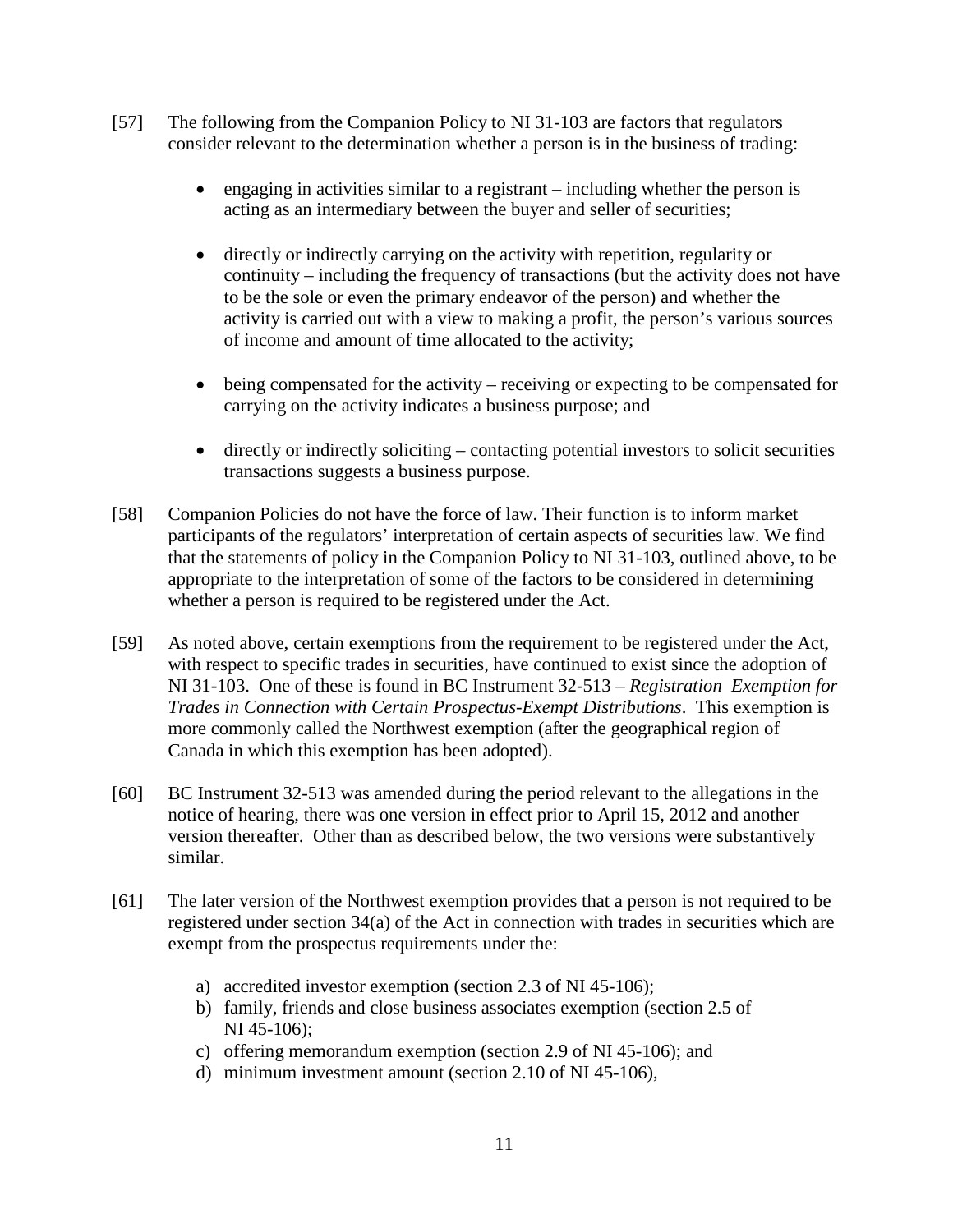- a) the person is not registered under the provincial or territorial legislation and was not formerly registered;
- b) the person is not registered under the securities legislation of a foreign jurisdiction and was not formerly registered;
- c) prior to the trade, the person did not advise, recommend or otherwise provide suitability advice to the purchaser;
- d) at or before the time of purchase, the person obtained a risk acknowledgment form (in the prescribed form) from the purchaser;
- e) the person does not hold or have access to the purchaser's assets;
- f) the person does not provide financial services to the purchaser other than the prospectus exempt purchase of securities; and
- g) the person has filed with the Commission a form notifying the Commission of the person's reliance upon the Northwest exemption in connection with a particular trade or trades.
- [62] The pre-April 15, 2012 version of the Northwest exemption did not contain the limitation that the person must not have been formerly registered or the limitation found in subparagraph 61(f) above.

#### *Fraud*

[63] Section 57(b) states

A person must not, directly or indirectly, engage in or participate in conduct relating to securities . . . if the person knows, or reasonably should know, that the conduct

. . .

(b) perpetrates a fraud on any person.

- [64] In *Anderson v. British Columbia (Securities Commission)*, 2004 BCCA 7, the British Columbia Court of Appeal cited the elements of fraud from *R. v. Theroux,* [1993] 2 SCR 5 (at page 20):
	- … the *actus reus* of the offence of fraud will be established by proof of:
	- 1. the prohibited act, be it an act of deceit, a falsehood or some other fraudulent means; and
	- 2. deprivation caused by the prohibited act, which may consist in actual loss or the placing of the victim's pecuniary interests at risk.

Correspondingly, the *mens rea* of fraud is established by proof of:

- 1. subjective knowledge of the prohibited act; and
- 2. subjective knowledge that the prohibited act could have as a consequence the deprivation of another (which deprivation may consist in knowledge that the victim's pecuniary interests are put at risk).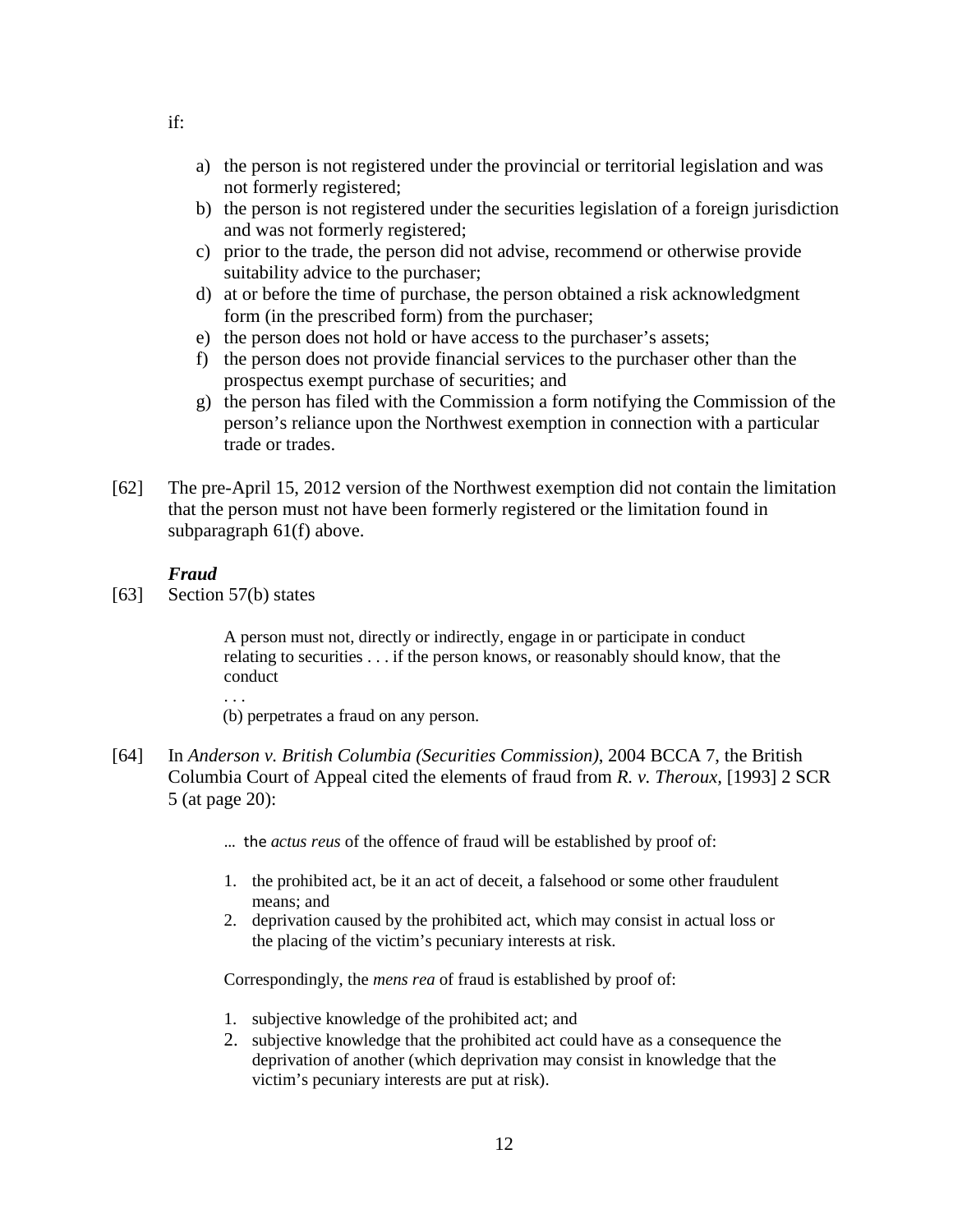### *Liability under section 168.2*

- [65] Section 168.2(1) of the Act states that if a corporate respondent contravenes a provision of the Act, an individual who is an employee, officer, director or agent of the company also contravenes the same provision of the Act, if the individual "authorizes, permits, or acquiesces in the contravention".
- [66] There have been many decisions which have considered the meaning of the terms "authorizes, permits or acquiesces". In sum, those decisions require that the respondent have the requisite knowledge of the corporate contraventions and have the ability to influence the actions of the corporate entity (through action or inaction).

# **B. Analysis**

# *Preliminary issues*

- [67] There are two issues that impact our findings on liability with respect to more than one of the allegations against the respondents in the notice of hearing.
- [68] The first of these issues relates to the limitation period under section 159 of the Act. Certain of the loan transactions between the investors and the respondents occurred earlier than the presumptive limitation period (as discussed below). The impact, if any, of the limitation period on these transactions will determine the quantum of the allegations of potential contraventions by the respondents of both sections 34(a) and 61 of the Act (and, consequently, the allegations against Bakshi under section 168.2 of the Act).
- [69] The second of these issues is whether the conduct of the respondents with respect to the Hawaiian land transactions constitutes "conduct relating to securities" as required under section 57(b) of the Act. More precisely, the issue is whether the land transactions were "securities" under the Act. A determination of this issue impacts our potential liability findings with respect to not only the allegations of contraventions of section 57(b) of the Act against Bakshi but also (as these investments were included in the allegations of contraventions of sections 34(b) and 61) the quantum of the remaining allegations of contraventions of the Act against both respondents.

# **Limitation Period**

- [70] The notice of hearing for this matter was issued on January 24, 2017.
- [71] Section 159 of the Act requires that proceedings under the Act must not be commenced more than six years after the date of the events that give rise to the proceedings. Therefore, the presumption is that events that occurred prior to January 24, 2011 cannot be the subject of a notice of hearing.
- [72] The investments made by investors with the respondents that are the subject matter of the allegations in the notice of hearing began in August 2010 and run through to September 2014 (the date of the last of the 59 investments).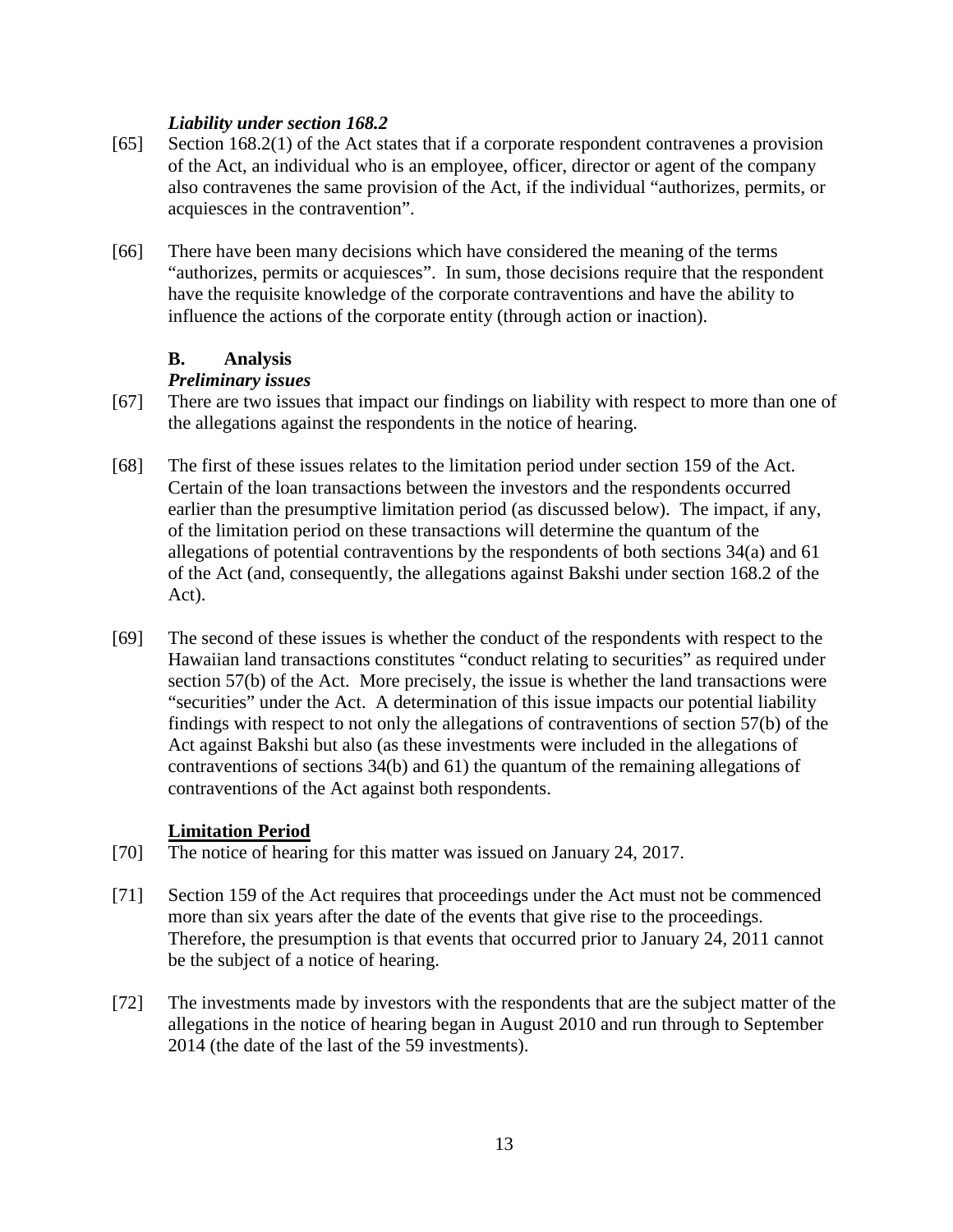- [73] The executive director acknowledges that nine investments by eight investors (of the 59 covered by the allegations in the notice of hearing) were made prior to January 24, 2011 for aggregate proceeds of \$615,000. Of these issuances, the executive director alleges that all of them were made in contravention of section 34(a) of the Act and that seven of the issuances for \$340,000 were made in contravention of section 61 of the Act.
- [74] However, four of the investments totaling \$340,000 in aggregate that were made prior to January 24, 2011 were renewed, upon the expiry of the original term of the loan transaction, within the limitation period. Of these four investments, the executive director alleges that all of them were made in contravention of section 34(a) of the Act and that two of the issuances for \$65,000 were made in contravention of section 61 of the Act.
- [75] The Commission recently addressed a similar scenario (when considering the application of section 159 of the Act) where loans made outside of the limitation period were renewed during the limitation period in *Re Cook*, 2017 BCSECCOM 136. We agree with the following from paragraph 128 of *Cook* and would apply its reasoning to this case:

128 In this case, a new security was issued every time an interest bearing promissory note was renewed. It is clear that in each case, the new interest bearing promissory note was issued in satisfaction of repayment of its predecessor interest bearing promissory note. In other words, there was clearly an issuance of (or trade in) a security for valuable consideration (in this case, forbearance of repayment on the maturity date of the previously issued note) every time a new interest bearing promissory note was issued. This is the definition of a "distribution" under the Act.

- [76] A renewal, after January 24, 2011, of the four loans made prior to January 24, 2011 constitute both a "trade" in a security (as defined under the Act) for the purposes of section 34(a) of the Act and a "distribution" of a security (as defined under the Act) for the purposes of section 61 of the Act. Therefore, we find that these four loan arrangements are not statute barred by section 159 of the Act.
- [77] There is no evidence that the remaining five loans totaling \$275,000, made by investors prior to January 24, 2011, were renewed during the limitation period. Of these loans that were not renewed, the executive director alleges that all five were made in contravention of sections 34(a) and 61 of the Act.
- [78] Notwithstanding this, the executive director says that the respondents' fundraising activities constitute a "continuous course of conduct" that was carried out both prior to and during the limitation period such that the issuances prior to January 24, 2011 are not statute barred. The executive director relies upon the majority decisions in *Re Wireless Wizard*, 2015 BCSECCOM 100 and *Re Williams*, 2016 BCSECCOM 18 in support of this argument.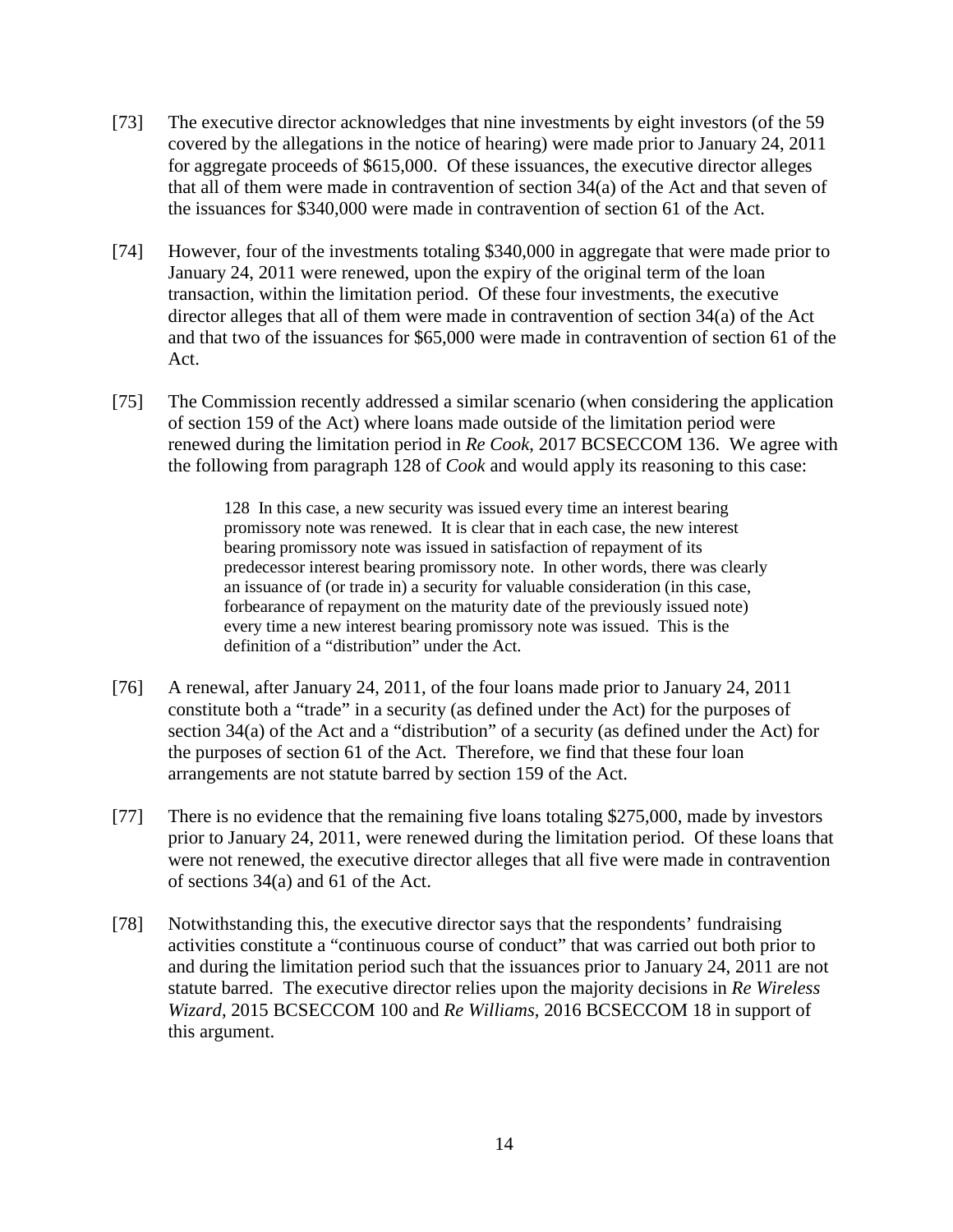- [79] The executive director further argues that the respondents' fundraising was a "single activity" that must be considered an "event" for the purposes of section 159 of the Act such that allegations of contraventions of section 61 of the Act (and, we presume, under section 34(a) of the Act) could be brought with respect to all 59 investments until 6 years following the last event in a series of events (i.e. September 2020). The executive director relies upon the decision in *Re Wong*, 2016 BCSECCOM 208 in support of this argument.
- [80] The interpretation or application of section 159 must differ depending on the provision of the Act or the nature of the contravention to which it must be applied. An "event" for the purposes of section 159 must be interpreted in light of the alleged contravention. Put more generally, the application of the notion of an "event" for the purposes of section 159 must differ depending on whether the alleged misconduct is, for example, fraud, failure to be registered or a contravention of the prospectus requirements.
- [81] It must be different because the nature of the impugned conduct is fundamentally different in different sections of the Act. As will be discussed in greater detail below, the registration requirements of section 34 of the Act are founded upon a "business" trigger. In the general sense, the test of whether a person is required to be registered under the Act is whether a person is "in the business of trading in securities". Whether a person is "in the business of trading" in securities involves a holistic analysis of that person's conduct as it relates to securities as carried out over a period of time. Given this, the concept of an "event" in section 159 must be read expansively. It must be read to encapsulate the entirety (or at least a sufficiently long period of conduct to ascertain the respondent's business) of the respondent's conduct or business.
- [82] A person's failure to register may also be an ongoing one where that contravention exists both prior to and after a presumptive limitation date. Where the conduct or business is the same both before and after that date, as was the case here, section 159 should not operate to preclude findings of a contravention over the entirety of the period of misconduct.
- [83] Therefore, we find that section 159 does not limit the extent of the allegations in the notice of hearing of contraventions of section 34(a) of the Act by the respondents.
- [84] The application of section 159 to alleged contraventions of section 61 is more challenging. This is reflected in the differing approaches to this issue suggested in the *Wireless Wizard*, *Williams* and *Wong* decisions along with the dissents in the *Wireless Wizard* and *Williams* decisions.
- [85] Unlike the "business" trigger under section 34(a) of the Act, an analysis of potential contraventions of section 61 is presumptively done on a trade by trade basis. The Act requires that a prospectus be delivered to the investor, or an exemption therefrom be found, with respect to each trade in a security.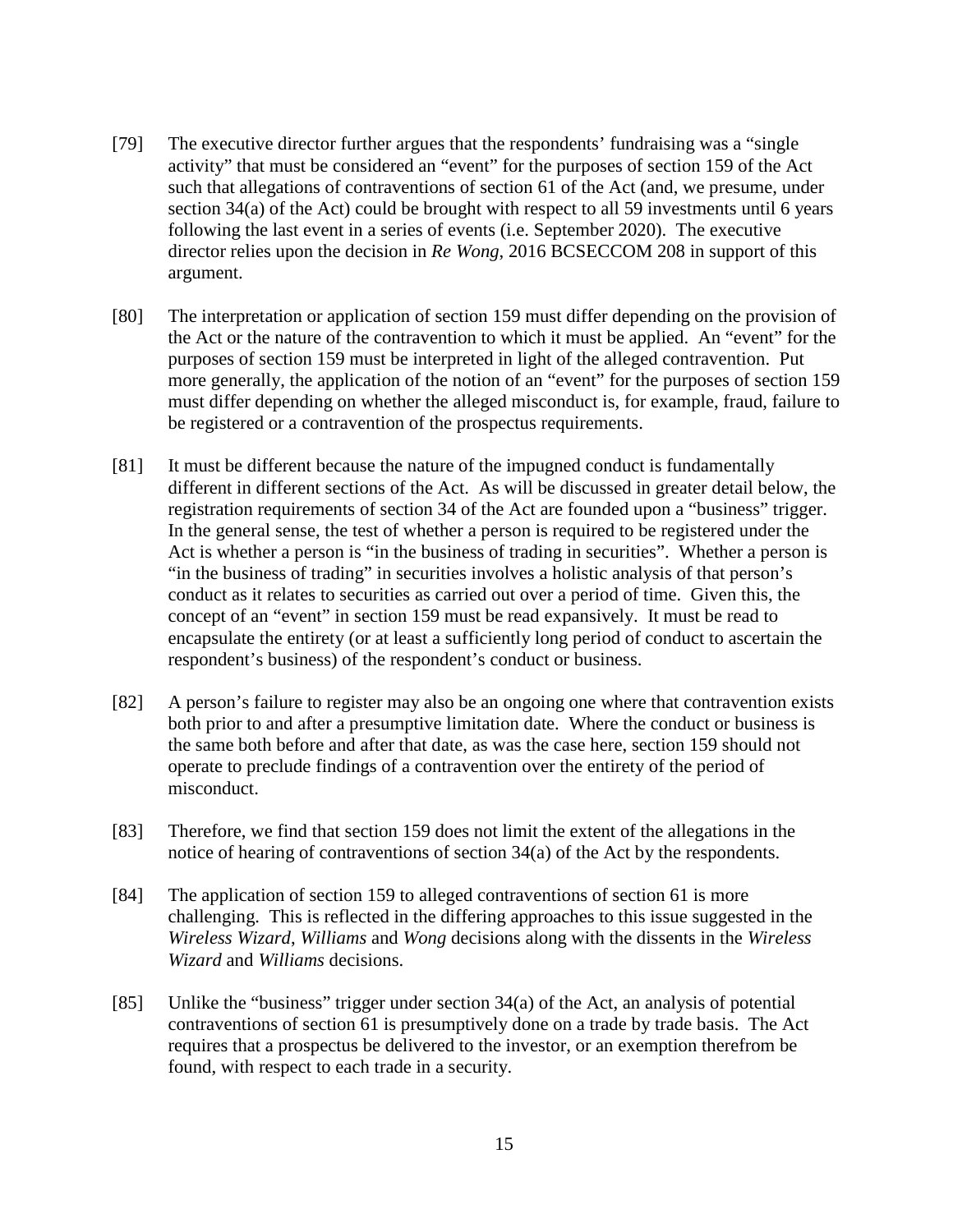- [86] However, as can be seen from the *Wireless Wizard*, *Williams* and *Wong* decisions, there have been circumstances in which panels have found that multiple, distinct, trades in securities can be considered together for a single event or course of conduct, for the purposes of section 159 of the Act, so that trades that occurred prior to a presumptive limitation period could be considered, along with trades that occurred within the limitation period, without being statute barred.
- [87] The dissents in *Wireless Wizard* and *Williams* set out that such an amalgamation or grouping of trades is not appropriate for the purposes of applying section 159 of the Act to alleged contraventions of section 61 of the Act.
- [88] The fundraising activities of the respondents in this case is different from that carried out by the respondents in *Wireless Wizard* and in *Wong*. In those two cases, the financing, although carried out over a period of time, was directed towards a single purpose. It was possible, in those cases, to characterize the activities of the respondents as a single, related, financing. That was not the case for SBC and Bakshi in the circumstances of this case. They were simply raising funds continuously for nebulous purposes. It is not possible to characterize their fundraising activities as a single "financing". As such, it is not possible to characterize all 59 investments, spanning the presumptive limitation period, as a "continuous course of conduct" (as described by the majority in *Wireless Wizard*) or as a single event (as determined in *Wong*).
- [89] The fundraising activities of the respondents in this case are very analogous (from the perspective of the allegations of contraventions of section 61) to those of the respondents in the *Williams* case. In *Williams*, the respondents were engaged in continuous fundraising activities for a similarly nebulous purpose.
- [90] The majority in *Williams* found that the pre-limitation period distributions were not statute barred. In so doing, the majority did find that there was a similar common purported purpose for the fundraising activities. More importantly, the panel emphasized, as the basis for making its finding on the limitation period issue, the ongoing nature of the common activities (i.e. providing marketing materials, communications with investors, signing of documents) that each of the respondents carried out, generally, with respect to the raising of funds both before and after the presumptive limitation date.
- [91] We do not agree with the broad approach to this issue suggested by the *Williams* decision. The "common activities" approach suggested in that decision could lead to unrelated, completed financings, carried out over an unlimited period of time, being considered a "continuous course of conduct." This result would eviscerate the legislative intent of section 159 of the Act. We have elected not to follow the reasoning in that decision.
- [92] Therefore, whether viewed through a failure to meet the tests to group trades as set out in either *Wireless Wizard* or *Wong* or through the reasoning of the dissents in *Wireless Wizard* and *Williams*, we find that the issuances of securities by the respondents that occurred prior to January 24, 2011, and that were not renewed after that date, are statute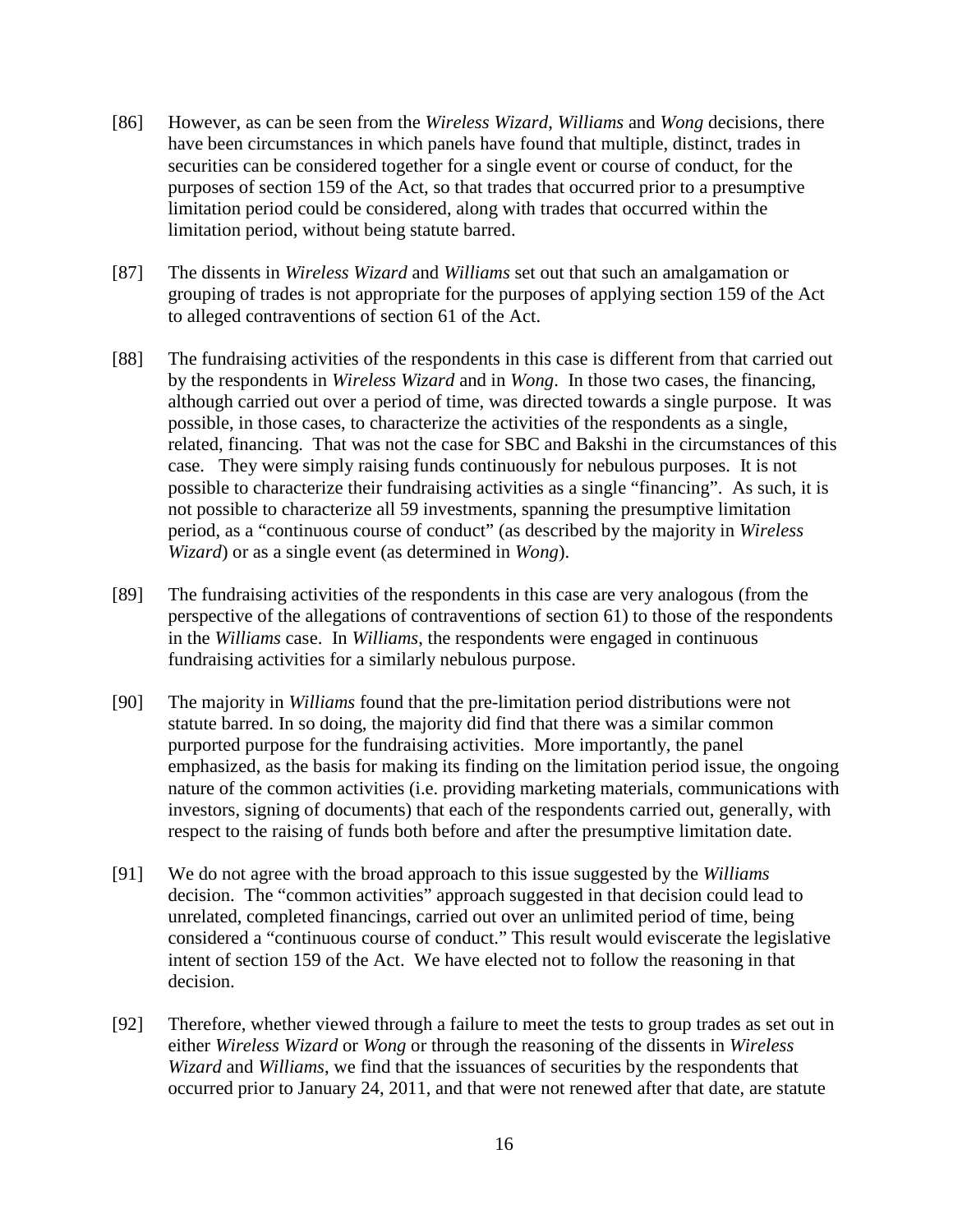barred (pursuant to section 159 of the Act) for the purposes of alleged contraventions of section 61 of the Act. This reduces the possible contraventions of section 61 from 53 to 48 issuances of securities for proceeds of \$1,735,238.

### **Are the Hawaii land transactions a "security"?**

- [93] Section 57(b) of the Act requires that a person must not perpetrate a fraud in respect of conduct relating to securities. The allegations of fraud in this case are specifically related to three investments in the Hawaiian land transactions. Therefore, the issue is whether those investments were in a "security" as defined in the Act.
- [94] A determination that these were not "securities" would also impact the quantum of the allegations of contraventions of sections 34(a) and 61, as the Hawaiian land transactions were included in these allegations. Both section 34(a) and 61 require that the subject matter of a trade or a distribution, as applicable, be a "security" under the Act.
- [95] The executive director submits that the Hawaiian land transactions were an "investment contract" in the definition of "security" in the Act.
- [96] The law relating to the interpretation of an investment contract is long settled. The Supreme Court of Canada in *Pacific Coast Coin Exchange of Canada v. Ontario Securities Commission*, [1978] 2 SCR 112 set out that an investment contract exists when a person invests money, in a common enterprise, where there is an expectation of profits to be derived from the efforts of a third party.
- [97] The executive director says that the Hawaiian land transactions meet all elements of that test:
	- the investors' gave their money to the respondents;
	- the land in Hawaii needed to be rezoned and that the rezoning efforts were dependent upon a third party and that this also constituted the "common enterprise"; and
	- the land, once acquired, could have been resold by the investors with a view to a profit.
- [98] The executive director cited the following decisions in support of this analysis: *Re Streamline*, 2014 BCSECCOM 263; *Re Falls*, 2015 BCSECCOM 59; *Re Inverlake*, 2015 BCSECCOM 348; *Re Schouw*, 2017 BCSECCOM 17 and *Wong*.
- [99] The respondents submit that the investors were acquiring an interest in land (and not in a "security") and that each of the decisions cited by the executive director above are distinguishable in that while the principal asset of the issuer in each of the cited decisions may have been real estate, in each case, the investors were clearly acquiring a security (i.e. a share, a loan, joint venture units, etc.) in the issuer that owned the real estate assets.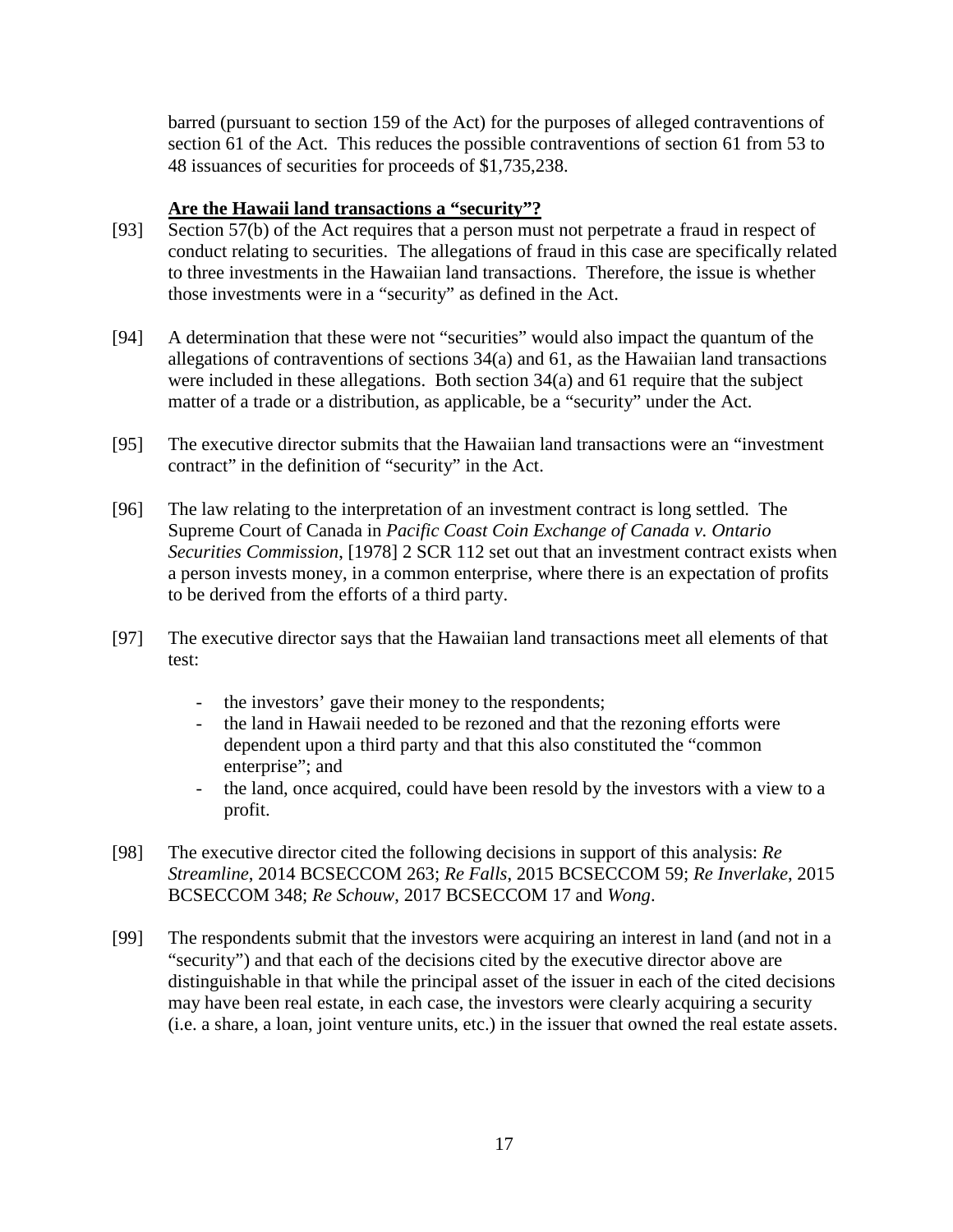- [100] The respondents submit that the investors were principally interested in acquiring an interest in real estate in Hawaii and that the transactions were therefore commercial transactions that fall outside the ambit of the Act.
- [101] The key evidence relating to the nature of the investments in the Hawaiian land project was the testimony of two of the investors who invested in this project and the confirmation letters dated May 1, 2013 sent by the respondents to all three of the investors. These letters documented the nature of the transaction. All of that evidence clearly demonstrates that the funds were advanced by the investors with the intent that they were to acquire parcels of land.
- [102] These transactions were structured like common real estate purchases with money being put up by the purchasers, to be held on deposit by a third party until satisfaction of certain conditions to closing. In this case, the key condition to closing was a purported rezoning process. A closing condition in a real estate transaction that is to be completed by a third party is common (for example, completion of inspections or removal of third party interests on title). We do not think that a condition of closing in a real estate transaction that is to be completed by a third party, prior to the investment even coming into being, is sufficient to satisfy the "common enterprise" element of the "investment contract" test. In this case, the effort of others was directed at removing a closing condition not in carrying out an improvement that would lead to profits by the investor. The common effort contemplated in this case was to be completed prior to the investors' funds being released.
- [103] Frankly, the only way in which these transactions differed from ordinary real estate transactions is that they arose in the context of the respondents' investment business and not through a licensed realtor. That the opportunity to participate in these transactions arose through the respondents' investment business does make them different from a common real estate transaction and does suggest an intention to profit from the transactions. However, an investor's intention to make profit from a transaction does not, in and of itself, turn that transaction into one involving a "security".
- [104] We agree with the respondents that each of the decisions submitted by the executive director in support of their submissions is distinguishable from the case at hand. In several of the cases (for example *Schouw*), there was a direct ownership interest in real estate that was obtained by, or a right to acquire such interest granted to, the investor. However, in each case, there was also a separate, share, note or joint venture unit that was issued to the investor. In all but the *Wong* decision, this additional instrument was clearly one of the enumerated instruments within the definition of "security".
- [105] In *Wong*, the investors acquired a joint venture unit. The *Wong* decision analyzed the nature of that unit under the "investment contract" analysis set out above and concluded that it was a "security". The nature of the investment structure was fundamentally different in *Wong* from the circumstances of this case. In *Wong*, a group of investors were to acquire a single parcel of land with a view to holding the land for a period of time during which the respondents would make efforts to further develop and bring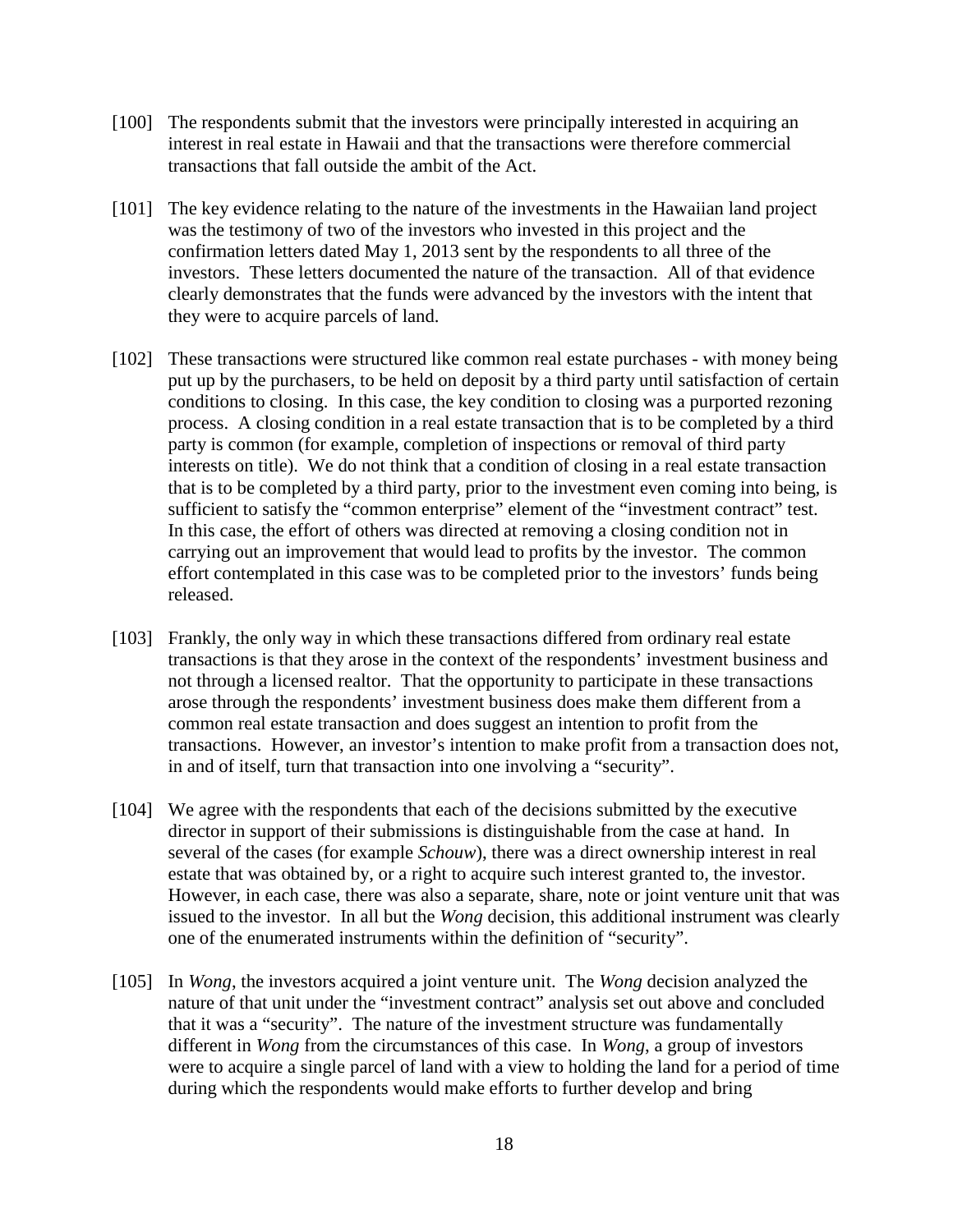improvements to the land (including the possibility of subdivision). Here, subdivision was merely a condition of closing and there was no evidence that, following closing, anyone would be doing anything to or with the land.

- [106] We do not find that the Hawaiian land transactions satisfy the "common enterprise" aspect of the "investment contract" test. Therefore, we find that the Hawaiian land transactions were not "securities" under the Act.
- [107] The notice of hearing and all of the executive director's submissions in this case were founded on a theory of fraud that the Hawaiian land transactions were investment contracts and that the "conduct relating to securities" (as required under section 57(b) of the Act) was the purported issuance of these securities.
- [108] Therefore, although Bakshi clearly engaged in extensive deceitful conduct in respect of these transactions (i.e. the respondents did not have the right to acquire these real estate interests; Bakshi did not advance the investors' money to acquire these lots as the investors intended; and the May 6, 2013 "cancellation letters" were fabrications), we must dismiss the allegations against him pursuant to section 57(b) of the Act.
- [109] Despite this finding, there was "conduct relating to securities" that occurred in connection with Bakshi's deceits relating to the Hawaiian land transactions. Two of the investors were induced to reinvest funds they had previously invested in the loan arrangements in the land transactions. These loan arrangements, as discussed below, are securities under the Act. We would have found that this inducement, leading to the investors redeeming their loan arrangements, was "conduct relating to securities", if the executive director had brought forward an allegation in that manner. It would have then been open to the executive director to frame an allegation within the context of section 57(b) of the Act. However, that was not how the case was presented to us, and it is not open to us to make a finding in this regard.
- [110] Our finding that these transactions were not securities also reduces the quantum of the remaining allegations of contraventions of section 34(a) and section 61. Of the three investments in the Hawaiian land transactions, only one transaction (for \$200,000) represented a new investment of money. The other two transactions (also for \$200,000 in total) were simply rolled over from prior loan arrangements with SBC. Therefore, the quantum of the section 34(a) allegations must be reduced by \$200,000 and the quantum of the section 61 allegations must be reduced by three transactions (as the Hawaiian land transactions were included in the original 53 issuances of securities alleged to contravene section 61) and by \$200,000. Therefore, the quantum of the section 34(a) allegations is reduced to \$2,675,238 and the quantum of the section 61 allegations are further reduced to 45 issuances of securities for proceeds of \$1,535,238.

#### *Contravention of section 34(a) allegation*

[111] The notice of hearing alleges that both respondents traded in securities without being registered to do so. This allegation was not contested by the respondents in their written submissions.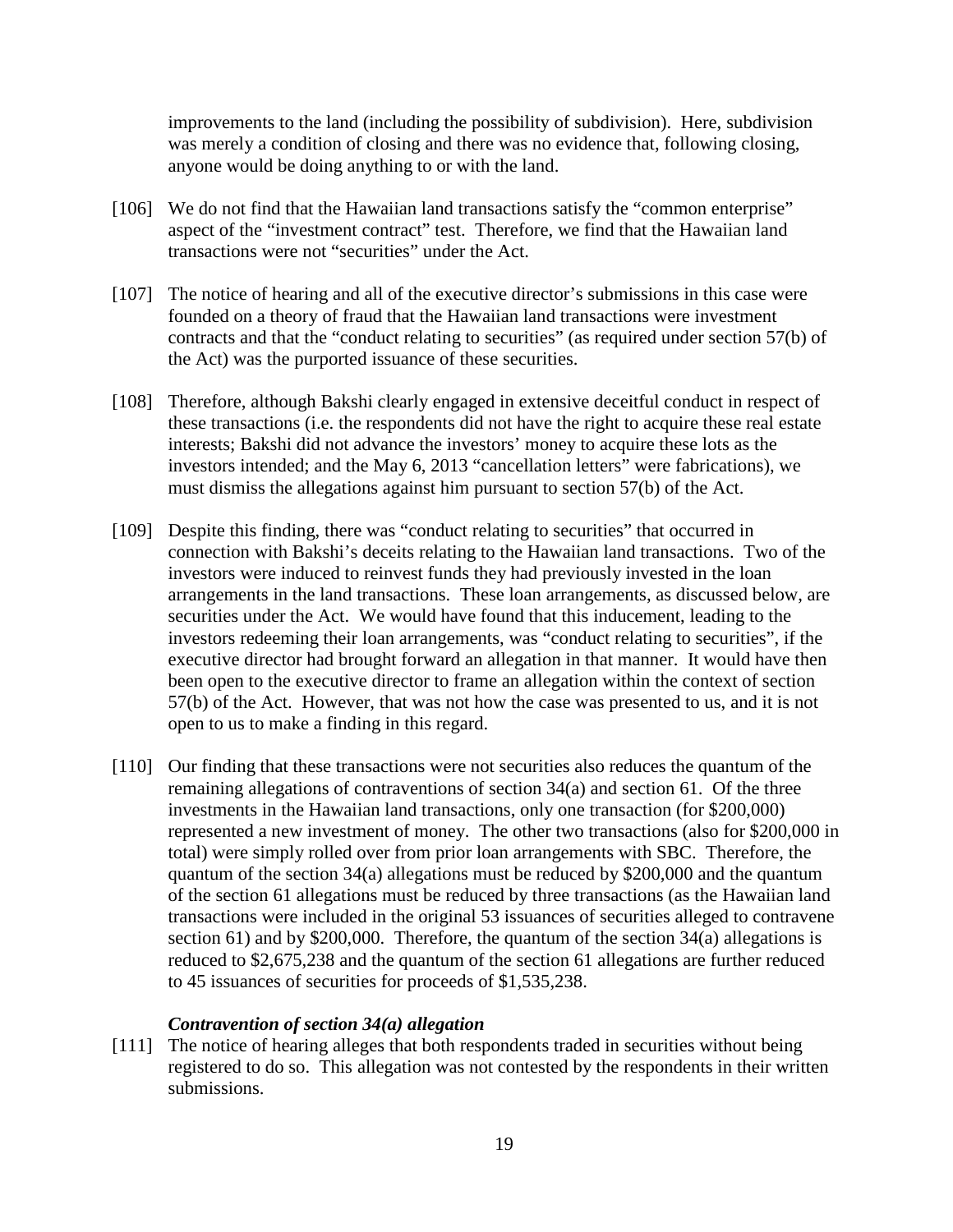- [112] Section 34(a) of the Act requires that those who trade in securities must be registered to do so under the Act and the regulations, unless there is an exemption from this requirement.
- [113] The executive director submits that both respondents were in the business of trading in securities throughout the period relevant to the allegations in the notice of hearing and that none of the trades carried out by the respondents in the securities of SBC to the investors were exempt from the requirement to be so registered pursuant to the Northwest exemption.
- [114] The Commission in *Re Zhong*, 2015 BCSECCOM 165 set out a simple three part test to analyze alleged contraventions of section 34(a) of the Act:
	- were the instruments offered to investors "securities" under the Act?
	- was the respondent in the "business of trading" securities as contemplated by NI 31-103?
	- if the first two questions are answered in the affirmative, did the respondent have an exemption from the requirement to be registered?
- [115] The loan arrangements offered by the respondents to the investors in this case were clearly securities. In some cases, the loan arrangements were documented by promissory notes - while in others, they were documented with letter agreements or lender questionnaires. These arrangements were either "notes" or "evidences of indebtedness" in subparagraph (d) of the definition of "security" in section 1(1) of the Act. They would also qualify as "investment contracts" in subparagraph (l) of that definition using the *Pacific Coast Coin Exchange* test (as described above).
- [116] However, as noted above, the Hawaiian land transactions were not securities as defined in the Act and the respondents' activities in connection with these transactions cannot, therefore, be held to contravene section 34(a) of the Act.
- [117] The respondents were also clearly in the "business of trading" in securities.
- [118] The Companion Policy to NI 31-103 lists a number of factors associated with the "business trigger", including, whether the person:
	- engaged in activities similar to a registrant;
	- directly or indirectly carried on the business with repetition, regularity or continuity;
	- being, or expecting to be compensated, for the activity; and
	- directly or indirectly soliciting investors.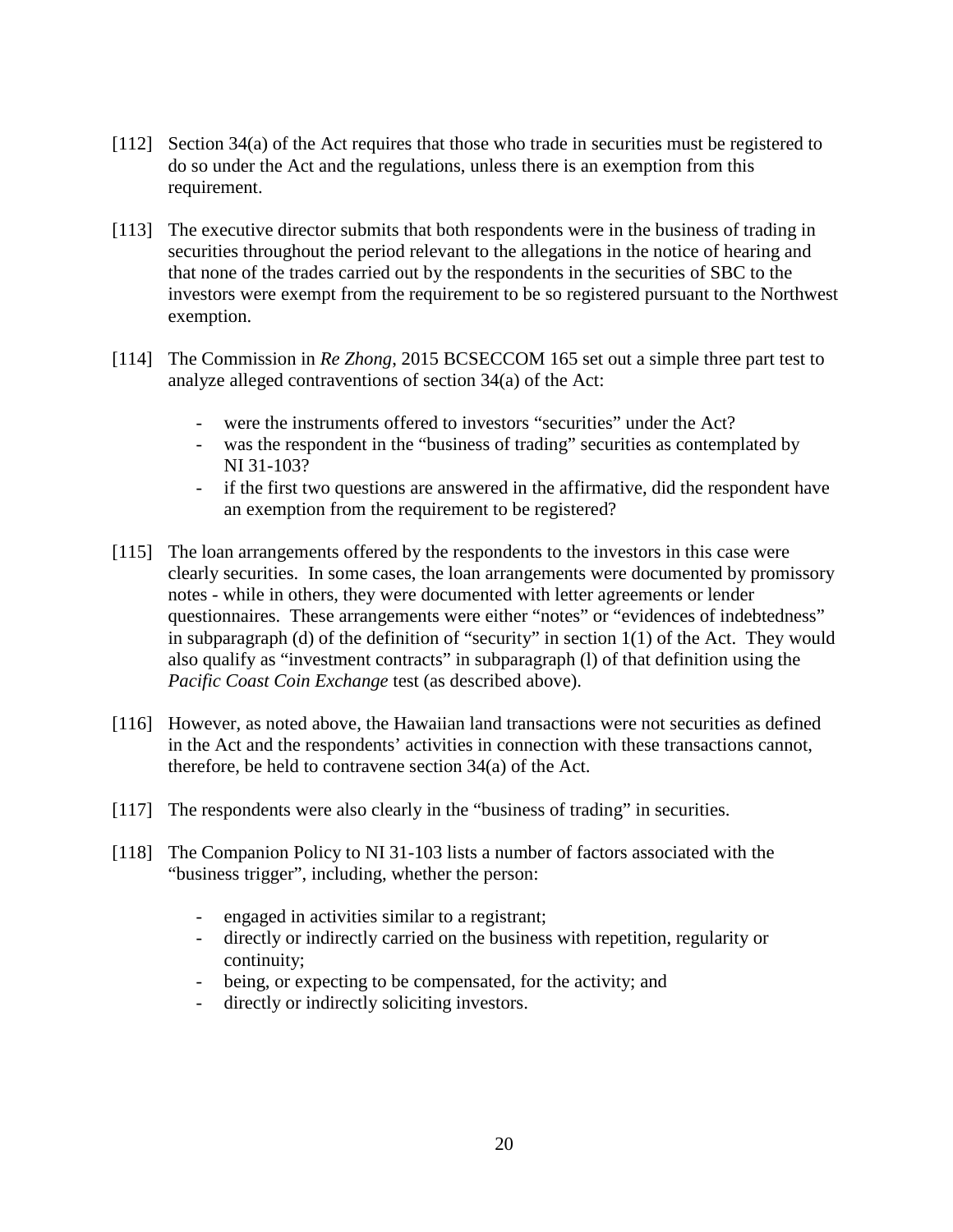- [119] All of these factors were present in connection with the respondents' dealings with the investors in this case:
	- the respondents held themselves out in their letters to investors, financial statements and account statements as being in the investment/financial services business;
	- the respondents' loan questionnaires included questions designed to gather information about the finances, risk tolerance and investment horizons of investors that are similar to those included in "know your client" forms used by registrants;
	- the respondents carried out the transactions associated with the loan investments over a four year period, involving over 50 separate transactions;
	- the respondents solicited investors directly and through K and L, its finders;
	- the respondents paid commissions to its finders; and
	- the respondents received the proceeds of the loan transactions and obtained the benefit of these funds.
- [120] Finally, there were no exemptions available to the respondents from their obligations to be registered under the Act. In particular, the Northwest exemption was not available to the respondents, as:
	- the issuances of securities to the investors were not carried out under the required prospectus exemptions (as will be discussed in more detail below);
	- Bakshi was a former registrant and therefore was not eligible for the exemption after April 15, 2012;
	- the investors did not provide a risk acknowledgement form (in the prescribed form) in connection with the loan transactions with the respondents; and
	- the respondents did not file the required form with the Commission indicating that they were relying on the Northwest exemption in connection with the trades in securities with the investors.
- [121] We find that the respondents contravened section 34(a) in connection with the SBC loan transactions between October 2010 and September 2014 in the amount of \$2,675,238.

#### *Contravention of section 61 allegation*

[122] The executive director alleged in the notice of hearing that 59 issuances of securities for proceeds of approximately \$2.3 million by the respondents were carried out in contravention of section 61 of the Act. By the time of the hearing, the quantum of the alleged contraventions under this provision had dropped to approximately \$2 million. Our findings with respect to the limitation period and the Hawaiian investments (set out above), have further dropped the quantum of these allegations to 45 issuances of securities for approximately \$1.5 million.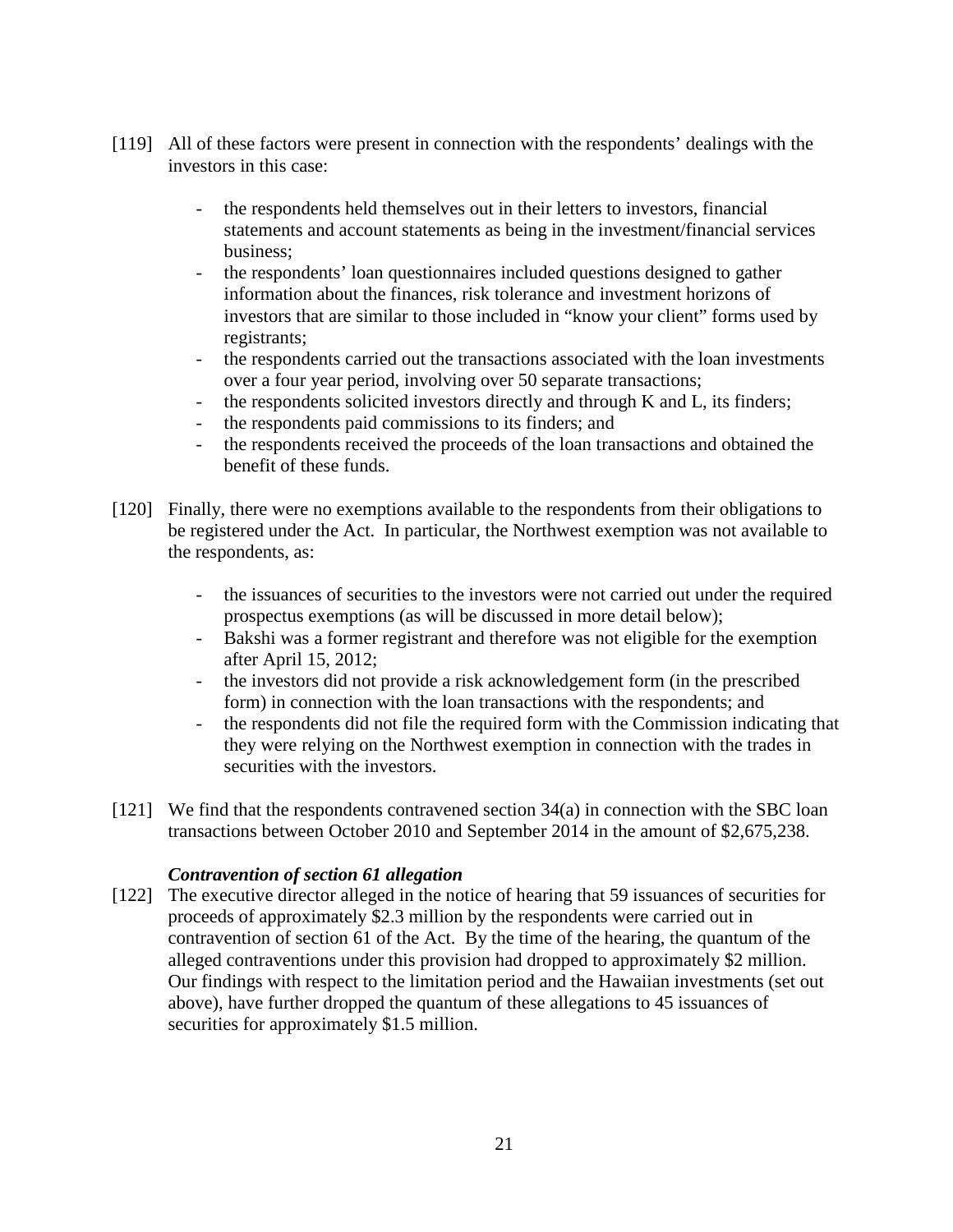- [123] The executive director submits that the evidence clearly establishes that the amount described above was raised from investors. He further submits that the loan transactions were securities. Finally, he submits that both of the respondents were engaged in trades or acts in furtherance of trades in securities. SBC was the issuer of the security and Bakshi was involved in all material aspects of the sales, including approving the loans to investors and negotiating their terms and signing the documentation evidencing the loans (i.e. the promissory notes or loan questionnaires).
- [124] We agree with the executive director that the loan transactions were securities and that both the respondents traded securities or engaged in acts in furtherance of trades of securities with respect to each of the remaining 45 issuances of loans.
- [125] Therefore, the executive director submits that the onus of proving that the respondents had an exemption from the prospectus requirements of section 61 falls upon the respondents and that the respondents have failed to establish that they had exemptions for any of these distributions.
- [126] The respondents submit that all of the issuances of securities to investors are exempt from the prospectus requirements of section 61. They submit that K was really a *de facto* officer and/or director of SBC and that, as such, the friends, family and close business associates exemption found in NI 45-106 applies to these distributions.
- [127] We do not agree with the respondents submissions on this point.
- [128] First, the respondents' submissions on this point, even if correct, do not address the fact that certain of the investors were not introduced to the respondents by K and there is no evidence of any kind that these investors were friends, family or close business associates of K.
- [129] Second, the evidence does not support a finding that K was really a *de facto* officer and/or director of SBC. In *British Columbia (Securities Commission) v. Alexander*, 2013 BCCA 111, the Court of Appeal adopted a legal test for determining whether someone is a *de facto* director or officer which looks to whether an individual, in the circumstances, is an integral part of "mind and management" of the company, taking into account the entirety of the person's alleged involvement in the context of the business activities at issue.
- [130] The evidence does not support a finding that K was an integral part of "mind and management" of SBC.
- [131] K testified that he did not exercise control or direction over any aspect of SBC's business. Although, K, during his testimony, attempted to minimize (to some extent) his involvement in the misconduct associated with this case we did not find this damaging to his overall credibility. We found K to be a credible witness.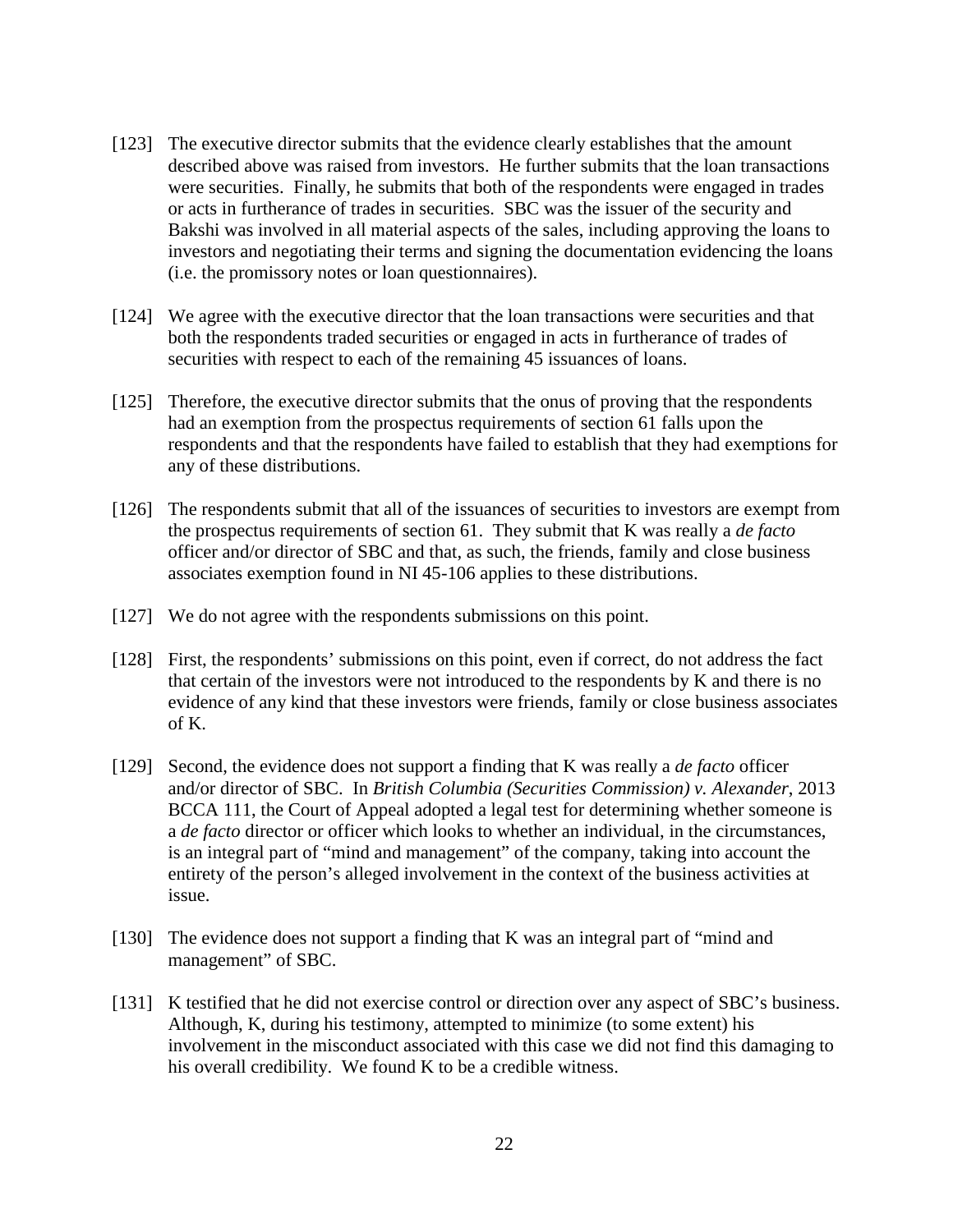- [132] His testimony was supported by the oral testimony from the six investor witnesses. They testified that on the key business terms of their investment it was Bakshi with whom they negotiated (directly or indirectly through K). K's testimony on this point was also supported by the documentary evidence. It was Bakshi who had sole signing authority over SBC's bank account. It was Bakshi who signed welcome letters to new investors and provided account statements to the investors. Bakshi's own e-mail to K of October 1, 2014 is inconsistent with his submissions on this point. The contents of that email suggest it is Bakshi and Bakshi alone who made the decisions on how SBC's funds were invested and what the status of those investments was.
- [133] Furthermore, the friends, family and close business associates exemption under NI45-106 is only available if a commission has not been paid to the director and/or officer of the issuer in connection with the distribution. Even if K was a *de facto* officer or director of SBC, the evidence was clear that he received a 10% commission on the referrals he made to the respondents. That exemption was simply not available to the respondents in the circumstances.
- [134] The respondents have not established, on a balance of probabilities, that any exemption from the prospectus requirements of the Act was available to any of the 45 trades in SBC securities that are part of this allegation.
- [135] We find that SBC and Bakshi contravened section 61 of the Act with respect to 45 issuances of securities for \$1,535,238.

#### *Bakshi's indirect liability under sections 34(a) and 61*

- [136] As set out above, we have found that SBC contravened sections 34(a) and 61 of the Act.
- [137] Section 168.2(1) of the Act provides that those directors and officers of a corporation who authorize, permit or acquiesce in that entity's contraventions of the Act may be held liable for those same contraventions.
- [138] In this case, Bakshi was the sole director, officer and shareholder of SBC. He was solely responsible for the corporation's business activities and there is no question that he authorized SBC's contraventions of the Act. Therefore, pursuant to section 168.2(1) of the Act, we find that Bakshi also contravened sections 34(a) and 61 of the Act with respect to SBC's contraventions of those sections.

#### **IV. Conclusions**

- [139] We find that the respondents:
	- a) contravened section 34(a) of the Act with respect to trading in securities between October 2010 and September 2014 in the amount of \$2,675,238; and
	- b) contravened section 61 of the Act with respect to 45 issuances of securities for \$1,535,238.